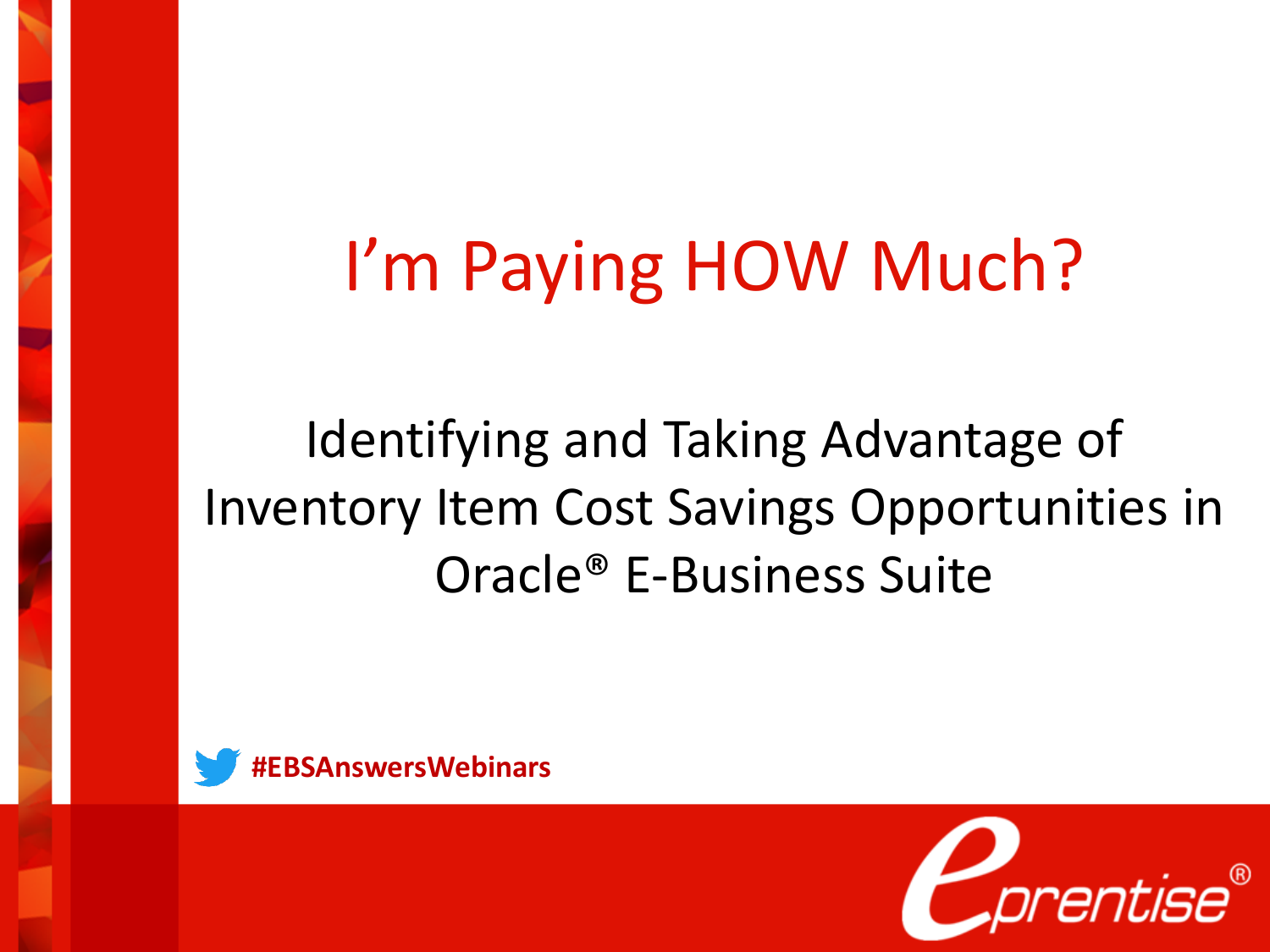#### Webinar Mechanics

Submit text questions.

www.

rentise.com

- Q&A addressed at the end of the session and posted on LinkedIn.
- Everyone will receive an email with a link to view a recorded version of today's session.
- Polling questions will be presented during the session. If you want CPE credit for this webinar, you must answer all of the polling questions.

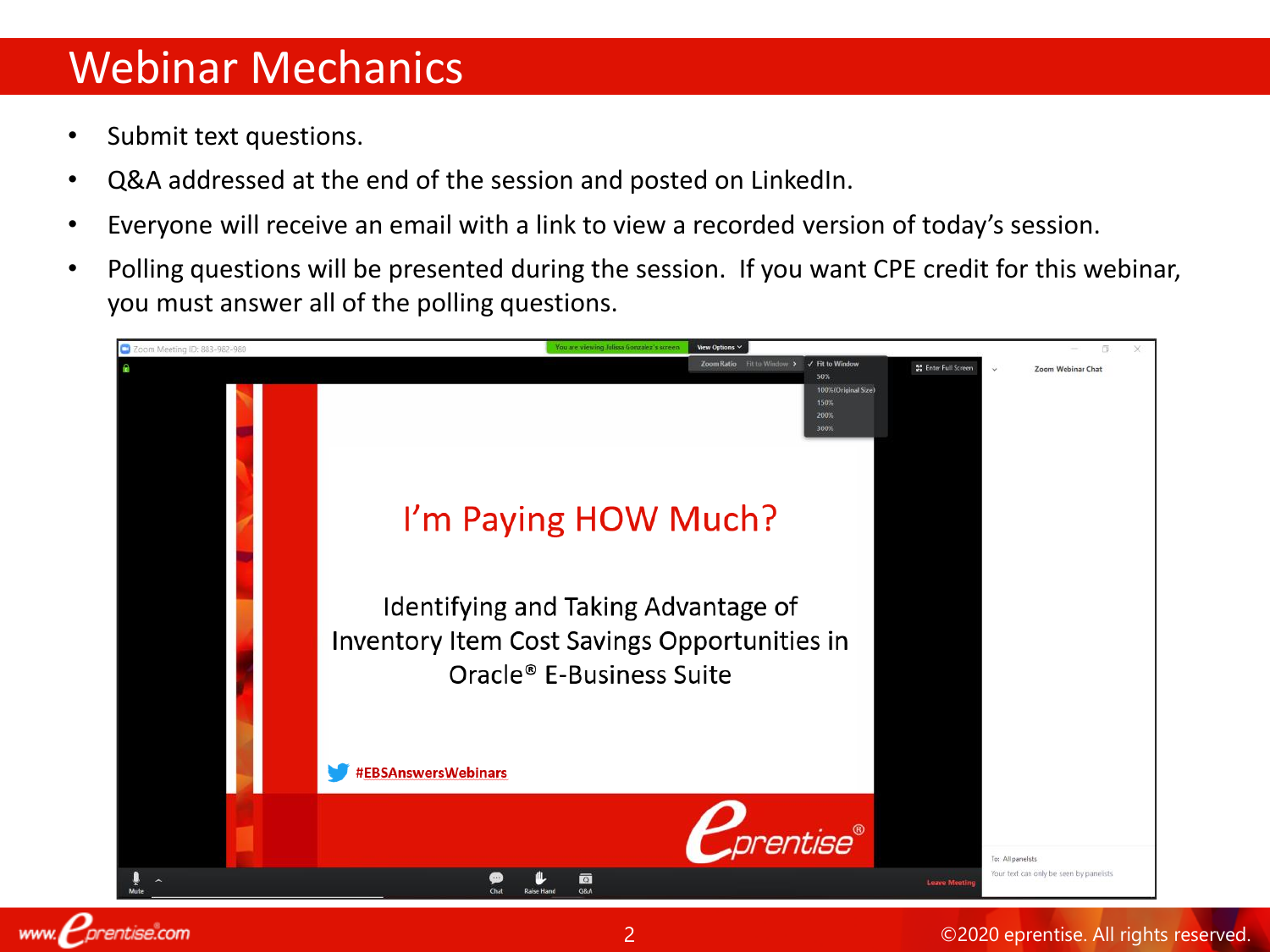#### About eprentise

# Getting the most out of your Oracle® E-Business Suite with Software that *Transforms* and *Optimizes* EBS



www. *Forentise.com* 





#### **TRANSFORM** With Proven Out-of-the-Box Solutions That Align EBS With Your Business

- ➢ **Consolidation**merges and harmonizes one or more disparate, differently-configured, database instances into a single, fully-functional application
- ➢ **Divestiture** filters data when a company is carving out or selling off part of their business, to create a stand-alone fully functional environment for the divested entity with a limited data set
- ➢ **FlexField** changes the financial chart of accounts to support standardization and increase reporting reliability retaining all transactional history
- ➢ **Reorganization** changes or moves any configurations or set-ups and all related transactions. Reorganization is a broad category and includes software solutions for merging or separating organization units, ledgers, inventory organizations, or legal entities, calendar changes, currency changes, etc. Reorganization Software is used to comply with new regulatory or statutory changes, new organization structures, entry into new markets, and to support mergers, acquisitions, or divestitures.

#### ❑ **OPTIMIZE** With Software That Gives You Visibility Into Your Operations

- ➢ **C Collection** analytics will identify potential problem areas with transactional data. The software increases the accuracy of the underlying data, provides data transparency, and allows EBS users to reduce costs, leverage opportunities across the enterprise, improve business processes and increase the confidence level of the users in their data, processes, and operations.
- ➢ **Automated Audit** is audit and assurance software for internal and external financial auditors and allows for drill-down from a balance sheet report into the transaction-level detail. The software covers hundreds of substantive procedures across all EBS modules for the entire enterprise domain and builds in consistent audit processes and workflows across the organization.

#### ❑**Does not violate Oracle Support Agreement**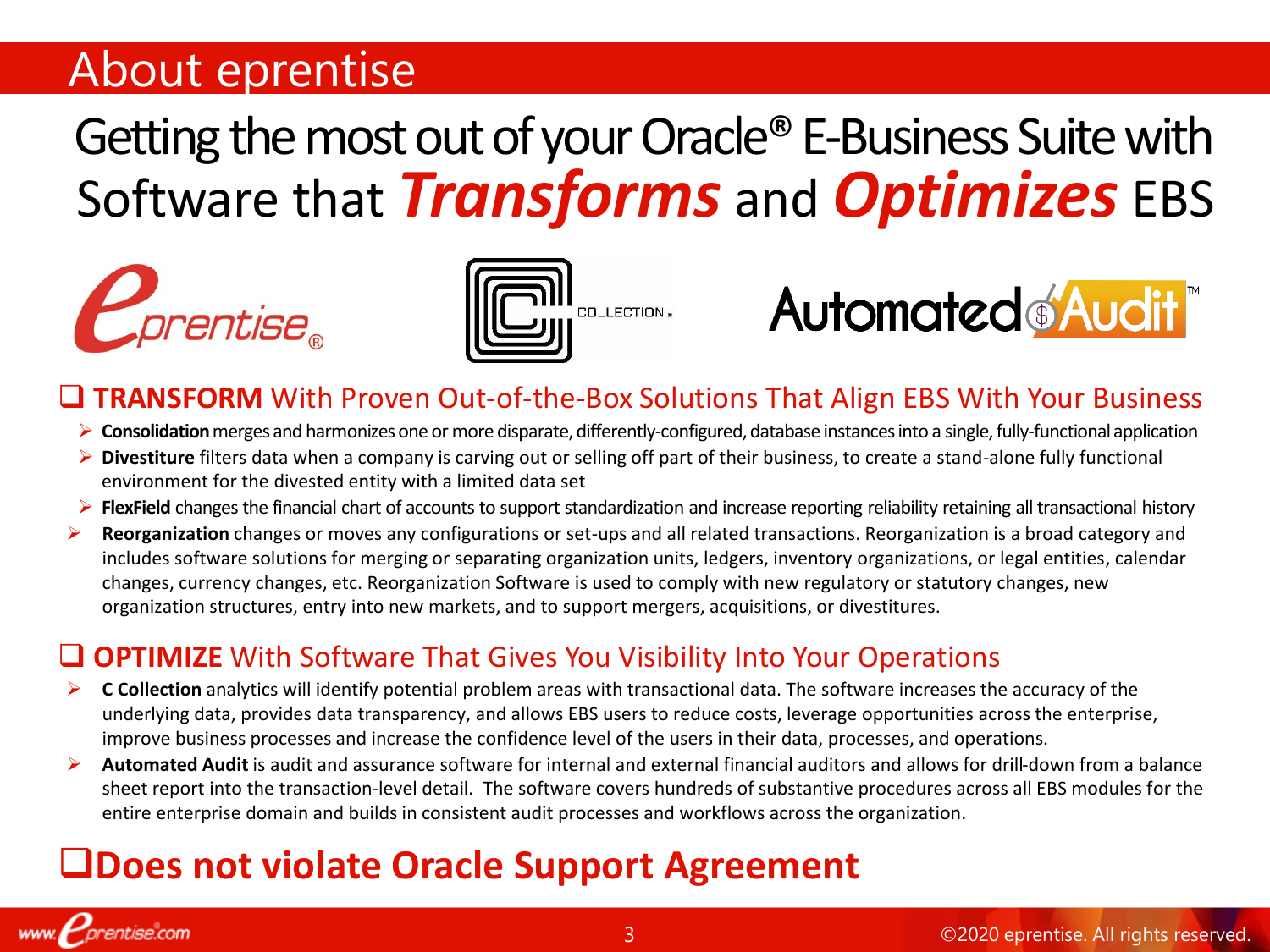### Learning Objectives:

- **Objective 1:** Discover how unintended purchased item cost variances can occur in EBS.
- **Objective 2:** Learn to use key Oracle reports and functionality to identify item cost savings opportunities.
- **Objective 3:** Explore the best practices to manage inventory purchased item costs.
- **Objective 4:** Recognize how to gain visibility into overall procurement, volume of items purchased, and unit prices at the operating unit level.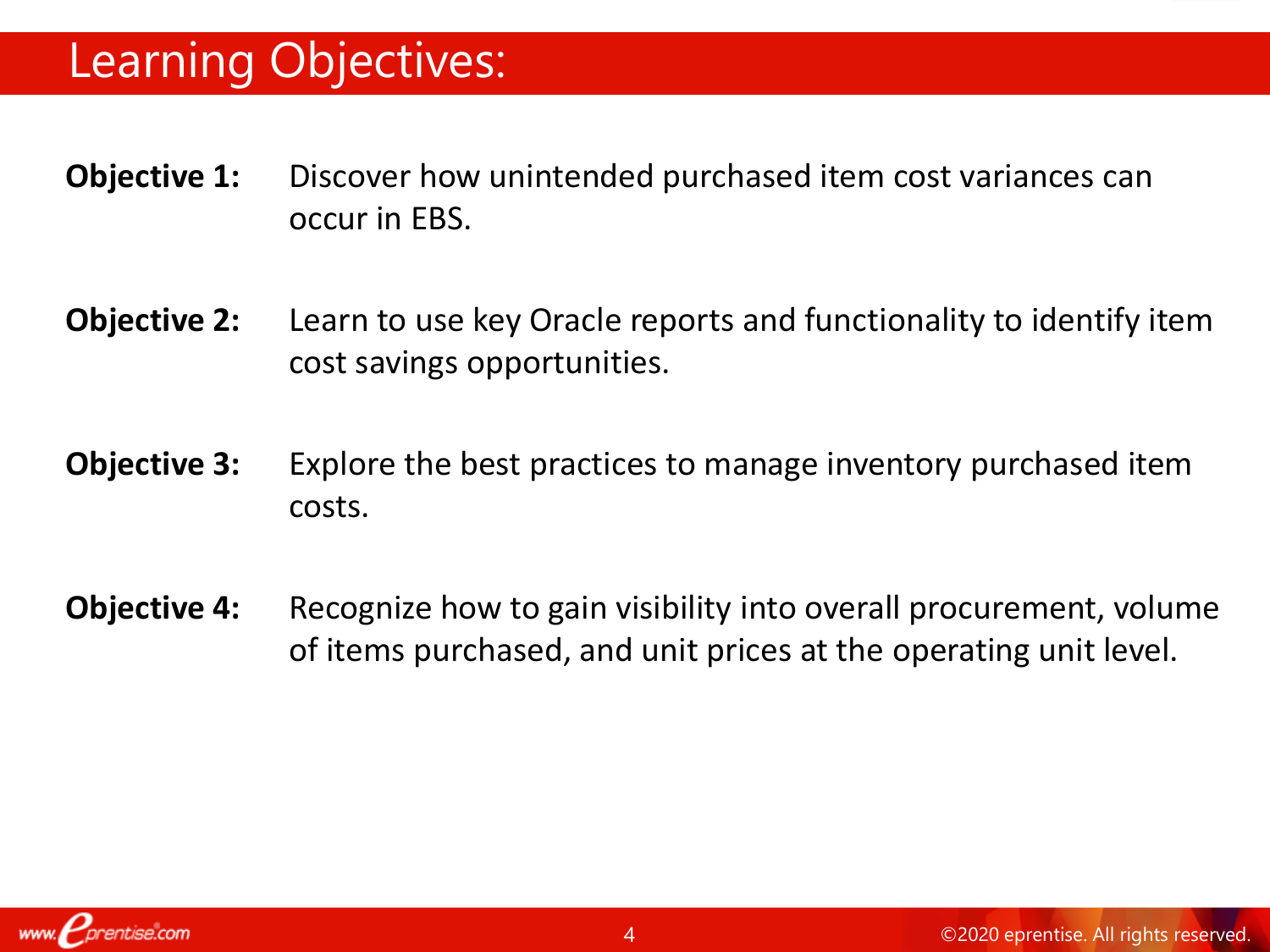## Agenda

- The problem of unintended purchased item cost variances.
- Reasons for item purchase price variance types of differences.
	- $\triangleright$  Despite the built-in controls-unexpected price variances occur.
- ❑ Types of unintentional purchase price variances and how to identify when they occur.
- Best practices to manage inventory purchased items.
- **Conclusion**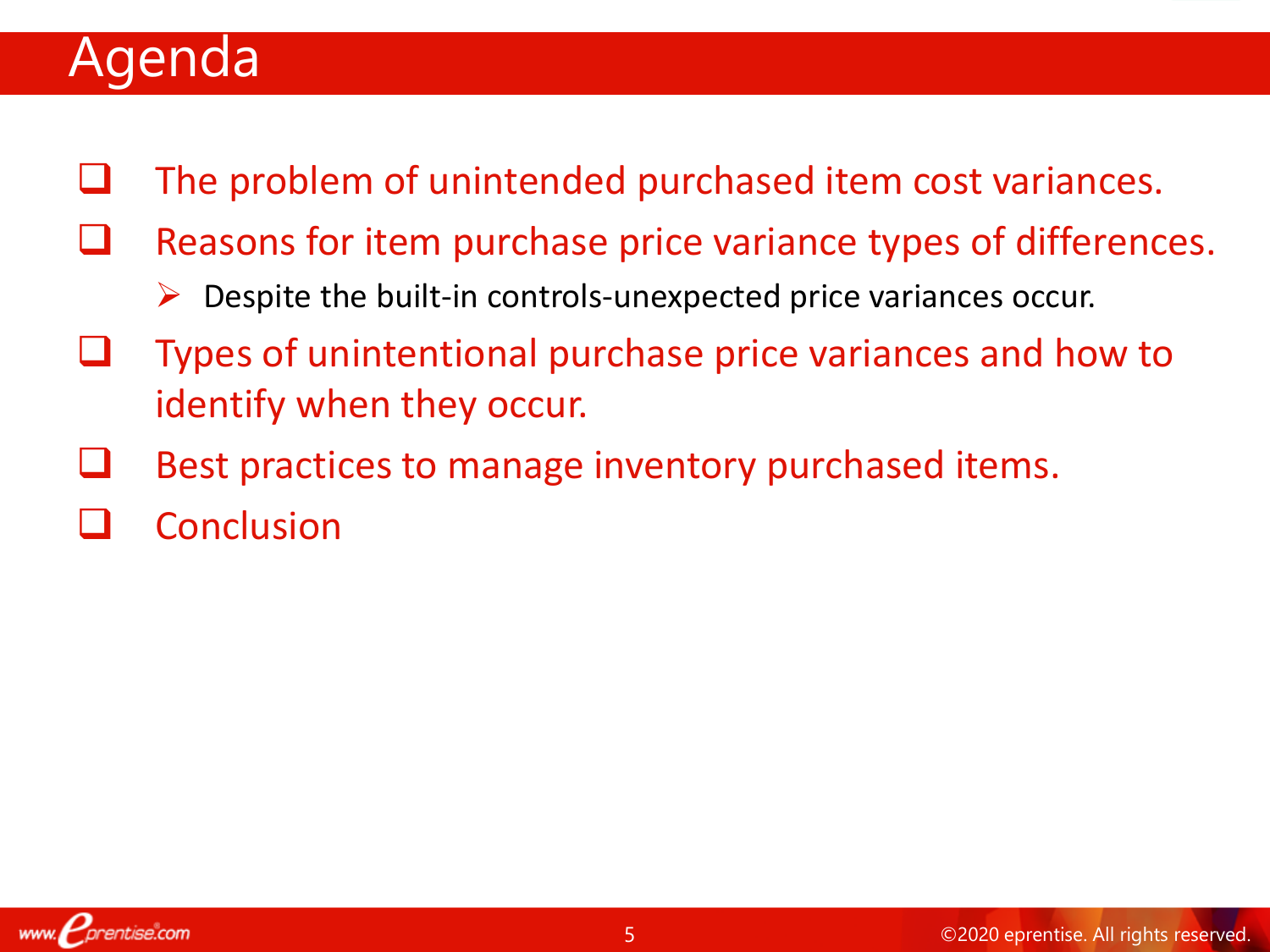#### The Problem of Unintentional Purchase Price Variances

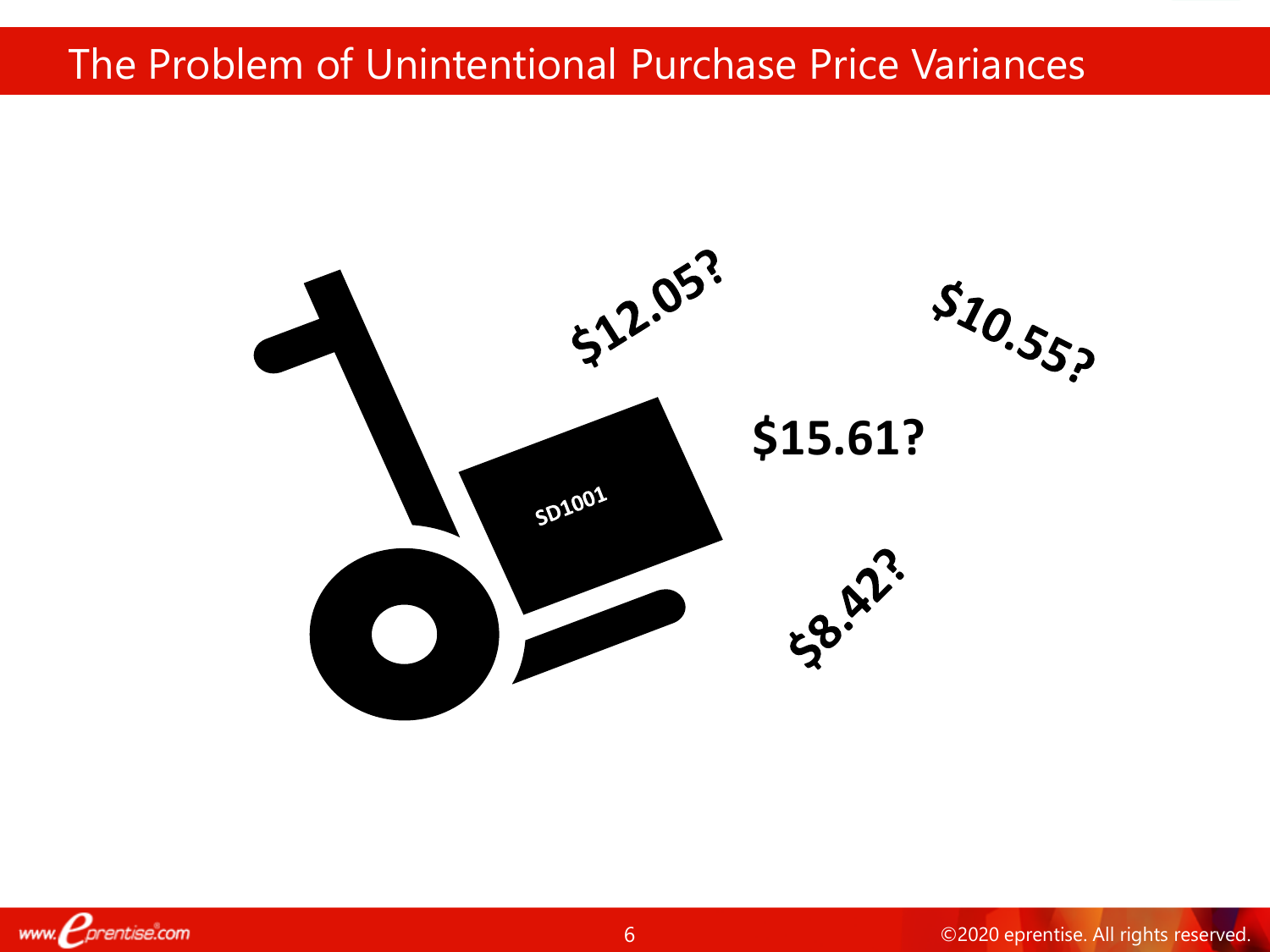## Types of Unintentional Purchase Price Variances

- $\triangleright$  Same item, same supplier, different price(s)
- $\triangleright$  Same item, different suppliers, different price(s)
- $\triangleright$  Same item, same supplier, same price(s)

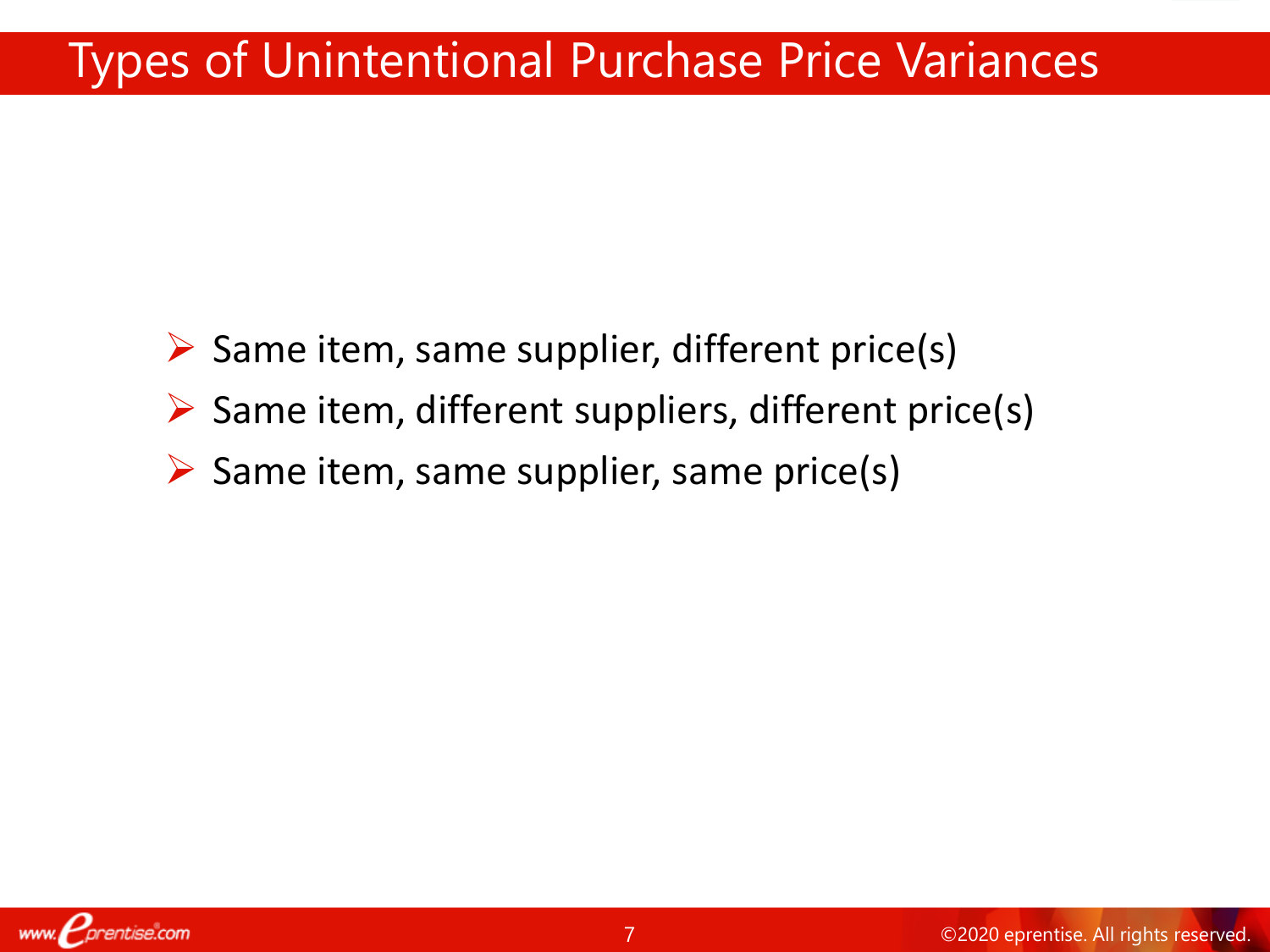### Tables with the Underlying Data

The purpose of this presentation is to show how, with data available from the application front end, a normal business user can perform an analysis of purchases by items. The data we will be using can also be obtained directly from the underlying EBS tables. The two main tables are:

- PO HEADERS ALL
- PO\_LINES\_ALL

Working directly with the table data is outside of the scope of this presentation, but the analysis performed is equally applicable.

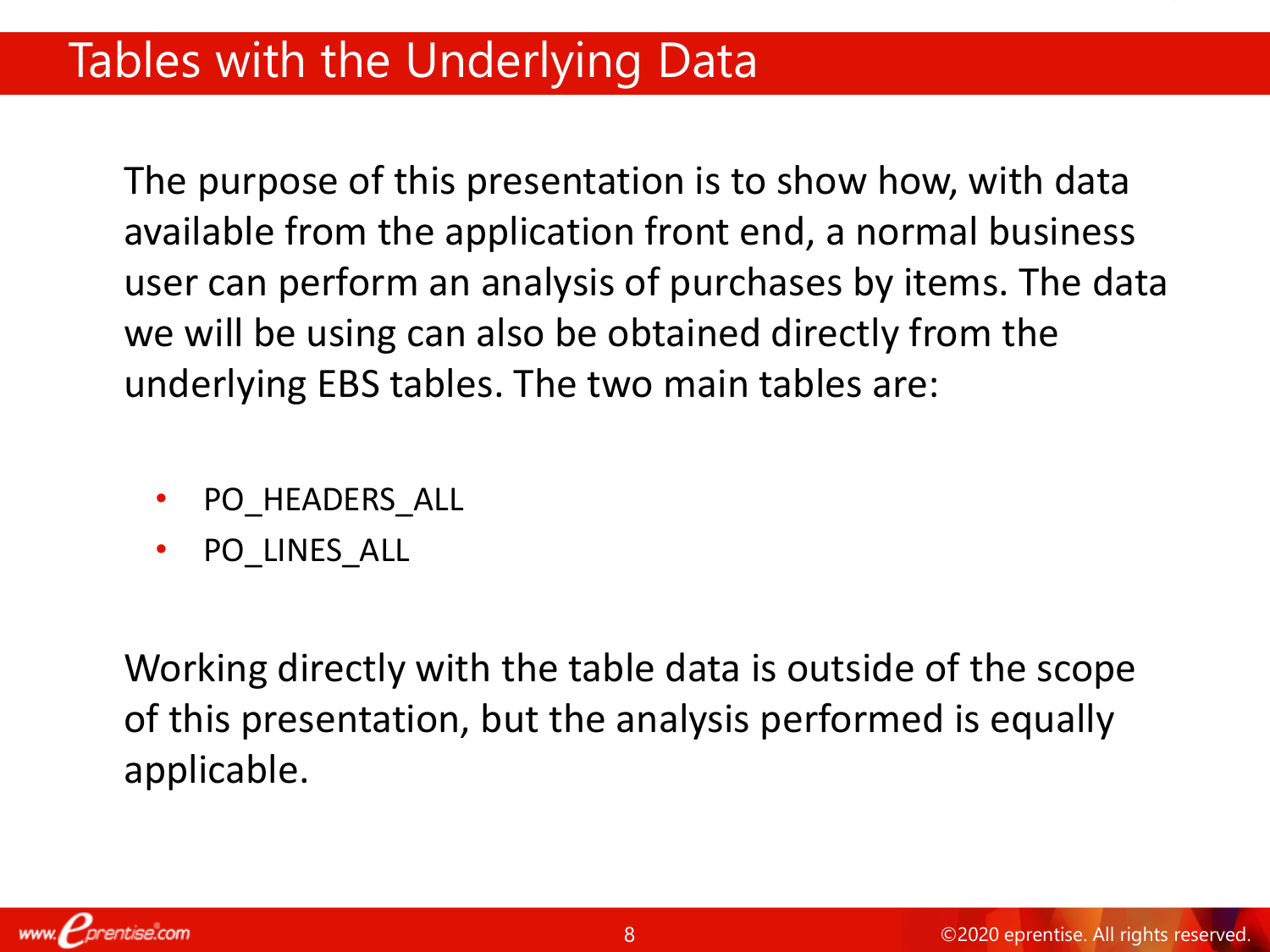## Types of Unintentional Purchase Price Variances

#### $\triangleright$  Same item, same supplier, different price(s)

- ➢ Same item, different suppliers, different price(s)
- ➢ Same item, same supplier, same price(s)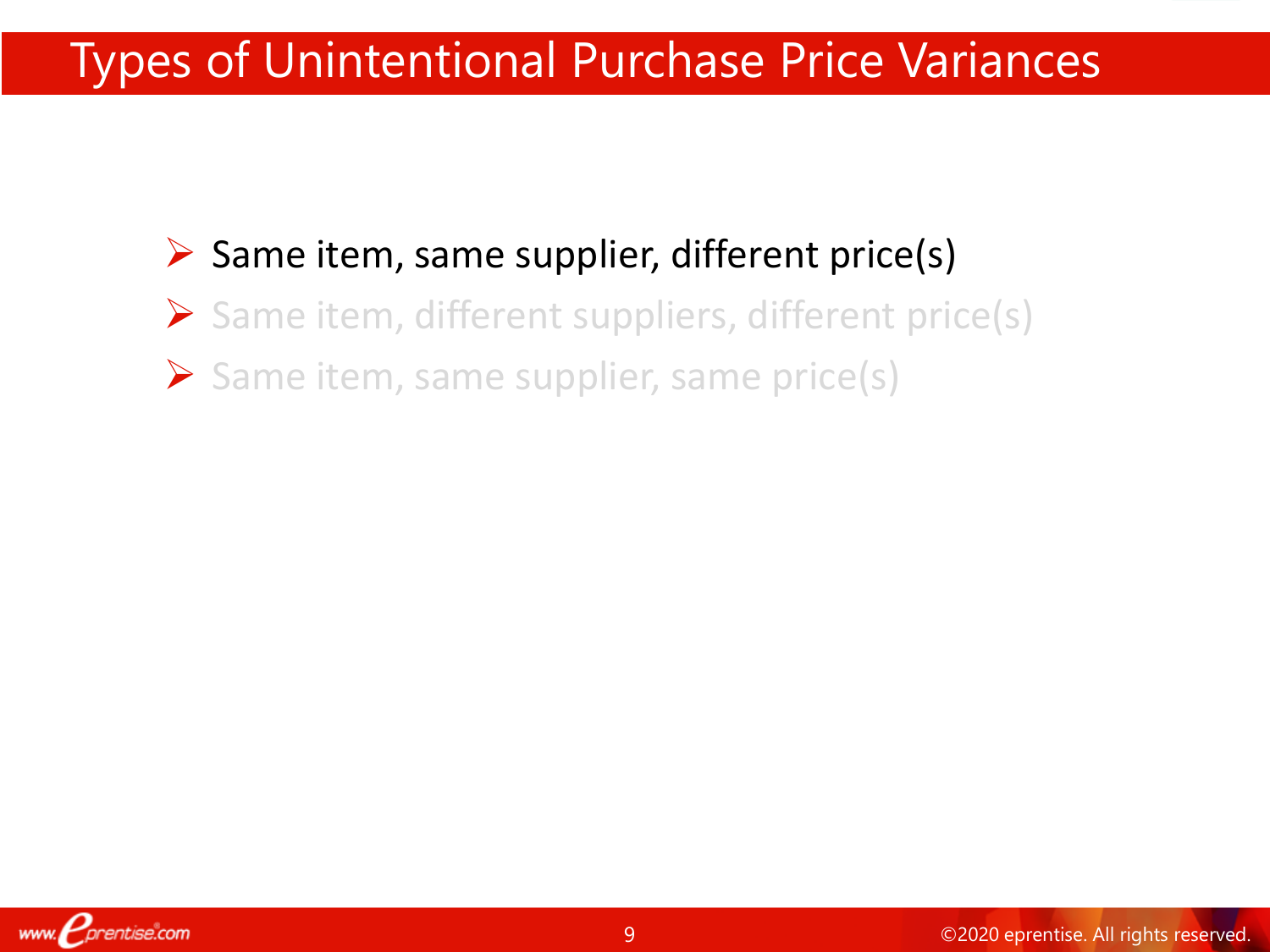# Same Item, Same Supplier, Different Price(s)

|                    | Supplier   Item |                      | <b>Unit Of</b> | <b>Currency</b> | <b>Price Per</b> | <b>Supplier</b> |                      |                          |                |
|--------------------|-----------------|----------------------|----------------|-----------------|------------------|-----------------|----------------------|--------------------------|----------------|
| <b>Item Number</b> |                 | Number Description   | <b>Measure</b> | <b>Code</b>     | Unit             | <b>Number</b>   | <b>Supplier Name</b> | <b>INV Org Name</b>      | <b>OU Name</b> |
|                    |                 |                      |                |                 |                  |                 | Industrial           | V1-Vision                | Vision         |
| DVD-B100           | 2005            | <b>DVD Burner 8X</b> | Each           | <b>USD</b>      | 411.00 2005      |                 | Dressler             | Operations               | Operations     |
|                    |                 |                      |                |                 |                  |                 | Industrial           |                          |                |
|                    |                 |                      |                |                 |                  |                 | Dressler             | V1-Vision                | Vision         |
| <b>DVD-B100</b>    | 2005            | DVD Burner 8X        | <b>I</b> Each  | <b>USD</b>      | 500.00 2005      |                 |                      | Operations               | Operations     |
|                    |                 | CD-ROM - B           |                |                 |                  |                 | Allied               | V1-Vision                | Vision         |
| CM40220            | 2007            | series               | Each           | <b>USD</b>      | 42.00 2007       |                 | Manufacturing        | Operations               | Operations     |
|                    |                 | CD-ROM - B           |                |                 |                  |                 | Industrial           | V1-Vision                | Vision         |
| CM40220            | 2005            | series               | Each           | <b>USD</b>      | 44.00 2005       |                 | Dressler             | Operations               | Operations     |
|                    |                 | Sentinel             |                |                 |                  |                 |                      |                          |                |
|                    |                 | Standard             |                |                 |                  |                 |                      |                          |                |
|                    |                 | Desktop - Select     |                |                 |                  |                 | Industrial           | M1-Seattle               | Vision         |
| AS55888            | 2005            | Series               | Each           | <b>USD</b>      | 1107.86 2005     |                 | Dressler             | Manufacturing            | Operations     |
|                    |                 | Sentinel             |                |                 |                  |                 |                      |                          |                |
|                    |                 | Standard             |                |                 |                  |                 | Advanced             |                          |                |
|                    |                 | Desktop - Select     |                |                 |                  |                 | <b>Network</b>       | M1-Seattle               | Vision         |
| AS55888            | 1013            | Series               | Each           | <b>USD</b>      | 1107.86 1013     |                 | <b>Devices</b>       | Manufacturing Operations |                |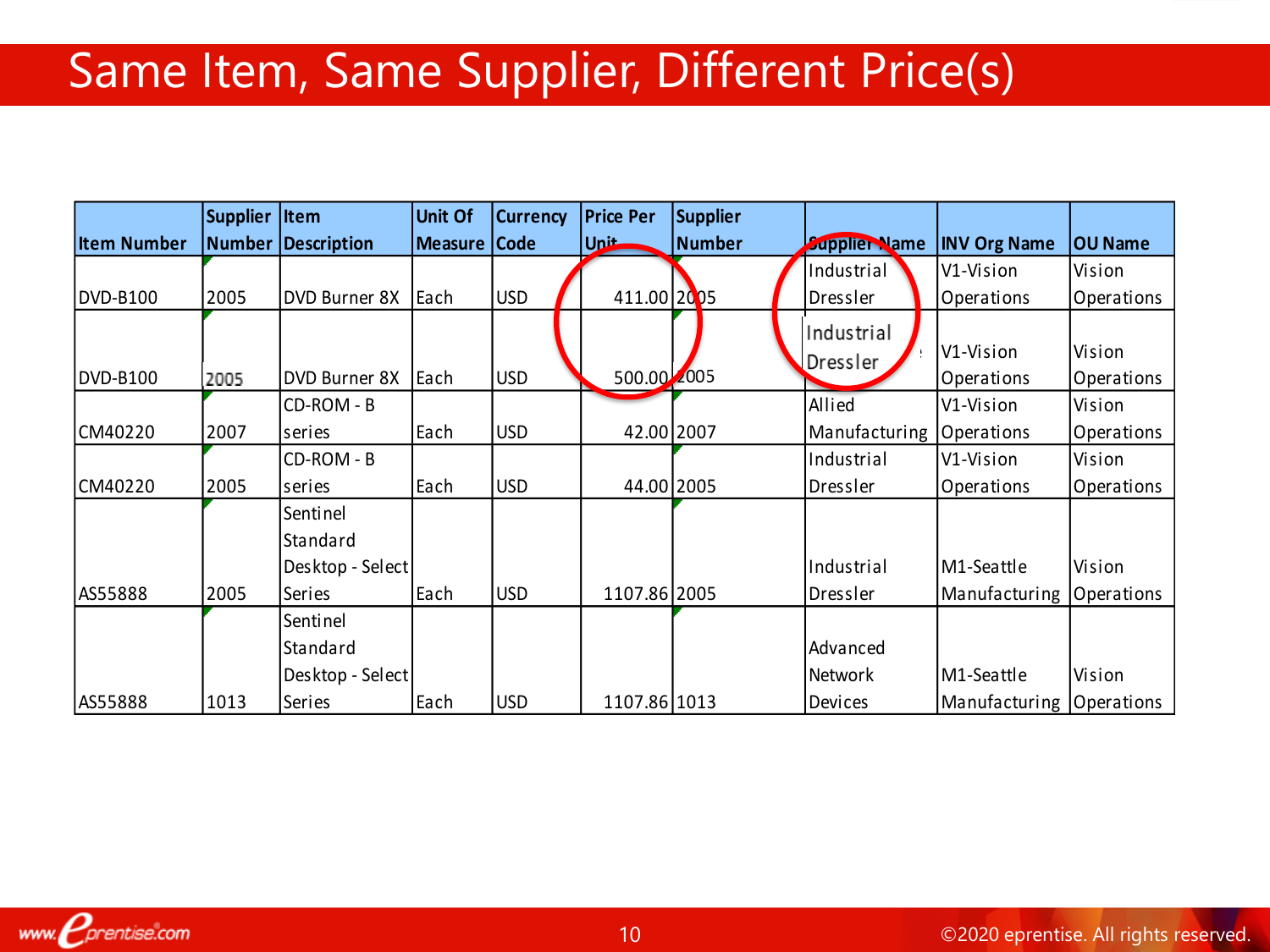## Analyze Vendor Pricing by Item - Supplier item catalog by specific item #

| Search Supplier Item Catalog             |                                                       |                             | 昌回日                     |
|------------------------------------------|-------------------------------------------------------|-----------------------------|-------------------------|
| Operating Unit<br>Commodity              | Vision Operations<br>$\cdots$                         | <b>Requisition Template</b> |                         |
| Item<br>Category Set<br>Item, Rev<br>Job | Line description contains the words in sequence only: | Category<br>Description     |                         |
| Supplier<br>Supplier                     | $\Box$ Sourced Suppliers Only                         | Site<br>Supplier Item       |                         |
| Due Date<br>Line Tyne                    |                                                       | Deliver-To Organization     | Show External Locations |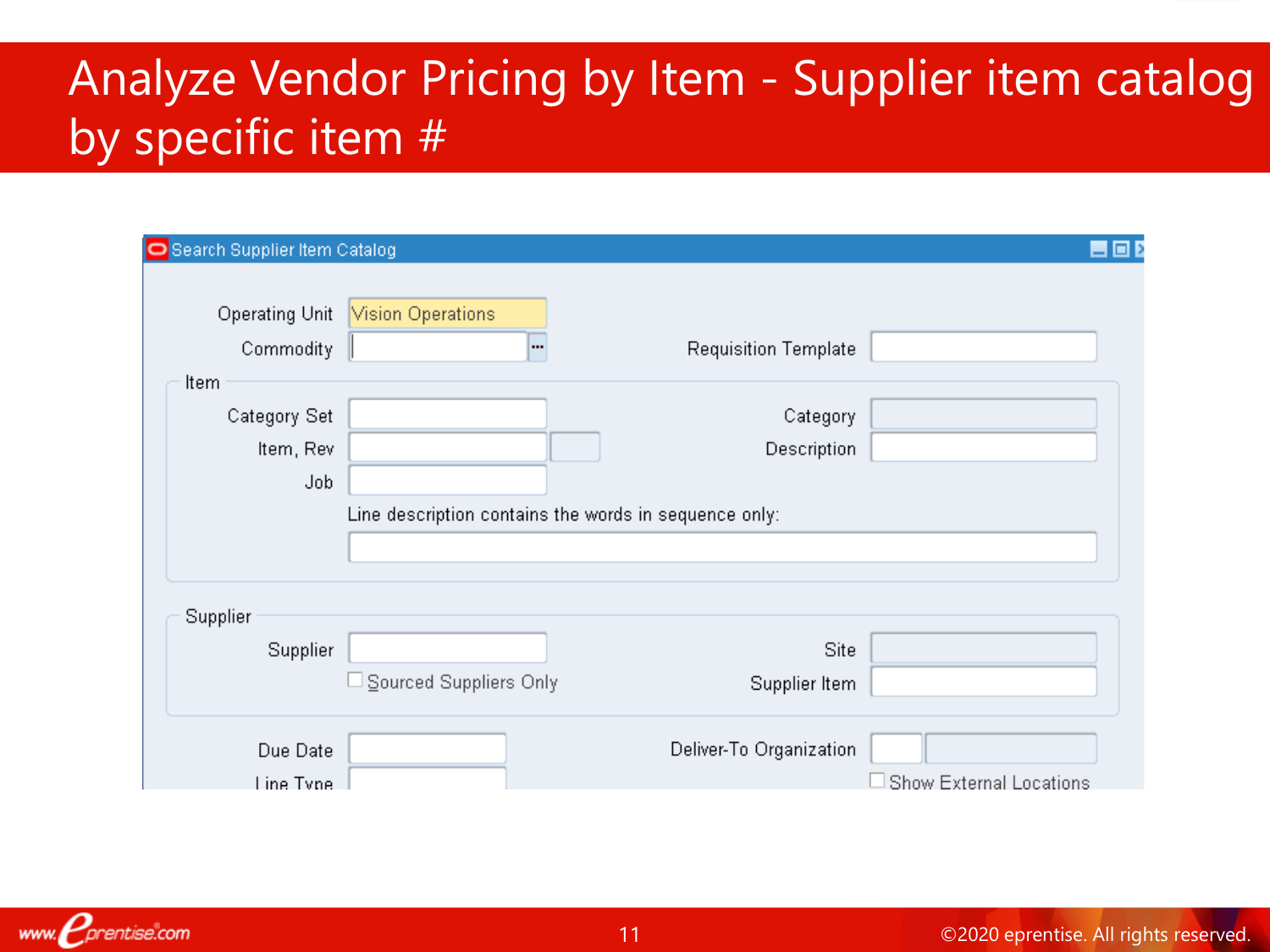## Analyze Item Purchases with Same Supplier - Prior purchases

|   | Supplier Item Catalog (Vision Operations)                                                                    |                                                                      |      |           |                                                |  |  |  |  |  |  |  |
|---|--------------------------------------------------------------------------------------------------------------|----------------------------------------------------------------------|------|-----------|------------------------------------------------|--|--|--|--|--|--|--|
|   |                                                                                                              |                                                                      |      |           |                                                |  |  |  |  |  |  |  |
|   | <b>Prior Purchases</b><br><b>Negotiated Sources</b><br><b>Sourcing Rules</b><br><b>Requisition Templates</b> |                                                                      |      |           |                                                |  |  |  |  |  |  |  |
| ĉ | Default                                                                                                      |                                                                      |      |           |                                                |  |  |  |  |  |  |  |
|   | Order Date                                                                                                   | Supplier                                                             | Item | Commodity | Description                                    |  |  |  |  |  |  |  |
|   | 14-MAY-1997                                                                                                  | Star Gate Ltd                                                        |      |           | CM1313  PRODUCTN.DRIVE\$  HARD  DRIVE - 850 ME |  |  |  |  |  |  |  |
|   | 14-MAY-1997                                                                                                  | Star Gate Ltd                                                        |      |           | CM1313  PRODUCTN.DRIVE\$  HARD DRIVE - 850 ME  |  |  |  |  |  |  |  |
|   | 14-MAY-1997                                                                                                  |                                                                      |      |           |                                                |  |  |  |  |  |  |  |
|   | 14-MAY-1997                                                                                                  | Advanced Network Devid  CM1313  PRODUCTN.DRIVES  HARD DRIVE - 850 ME |      |           |                                                |  |  |  |  |  |  |  |
|   |                                                                                                              |                                                                      |      |           |                                                |  |  |  |  |  |  |  |

#### File Edit View Folder Tools Window Help

| New                                   |                          |             | $\times$ DDPFI $\le$ D                                                     |              |  |  |  |
|---------------------------------------|--------------------------|-------------|----------------------------------------------------------------------------|--------------|--|--|--|
| Open                                  | erations)                |             |                                                                            |              |  |  |  |
| Save<br>Save and Proceed<br>Next Step | or Purchases             |             | Sourcing Rules                                                             | Requisition  |  |  |  |
| Export                                | ltem                     | Description |                                                                            | Commodity    |  |  |  |
| Place on Navigator                    |                          |             | Motor Re NonStock Direct: Truck Mot                                        | MAINTENANC.C |  |  |  |
| Log on as a Different User.           | IS30202                  |             | 1 GB DIMM RAM                                                              | MISC.MISC    |  |  |  |
| Switch Responsibility.                |                          |             | CM6837110" Plasma Monitor                                                  | PRODUCTN.MC  |  |  |  |
| Advanced Network Device:              |                          |             | WD5100 17.75", Almond Cladding, P                                          | MISC.MISC    |  |  |  |
|                                       |                          |             | , , , , , , , , , , , , , , , , ,<br>, , , , , , , , , , , , , , , , , , , |              |  |  |  |
| Supplier                              |                          |             |                                                                            | Sř           |  |  |  |
|                                       | Sourced Suppliers Only ! |             | Supplier Ite                                                               |              |  |  |  |

#### **Export transactions to an Excel workbook**

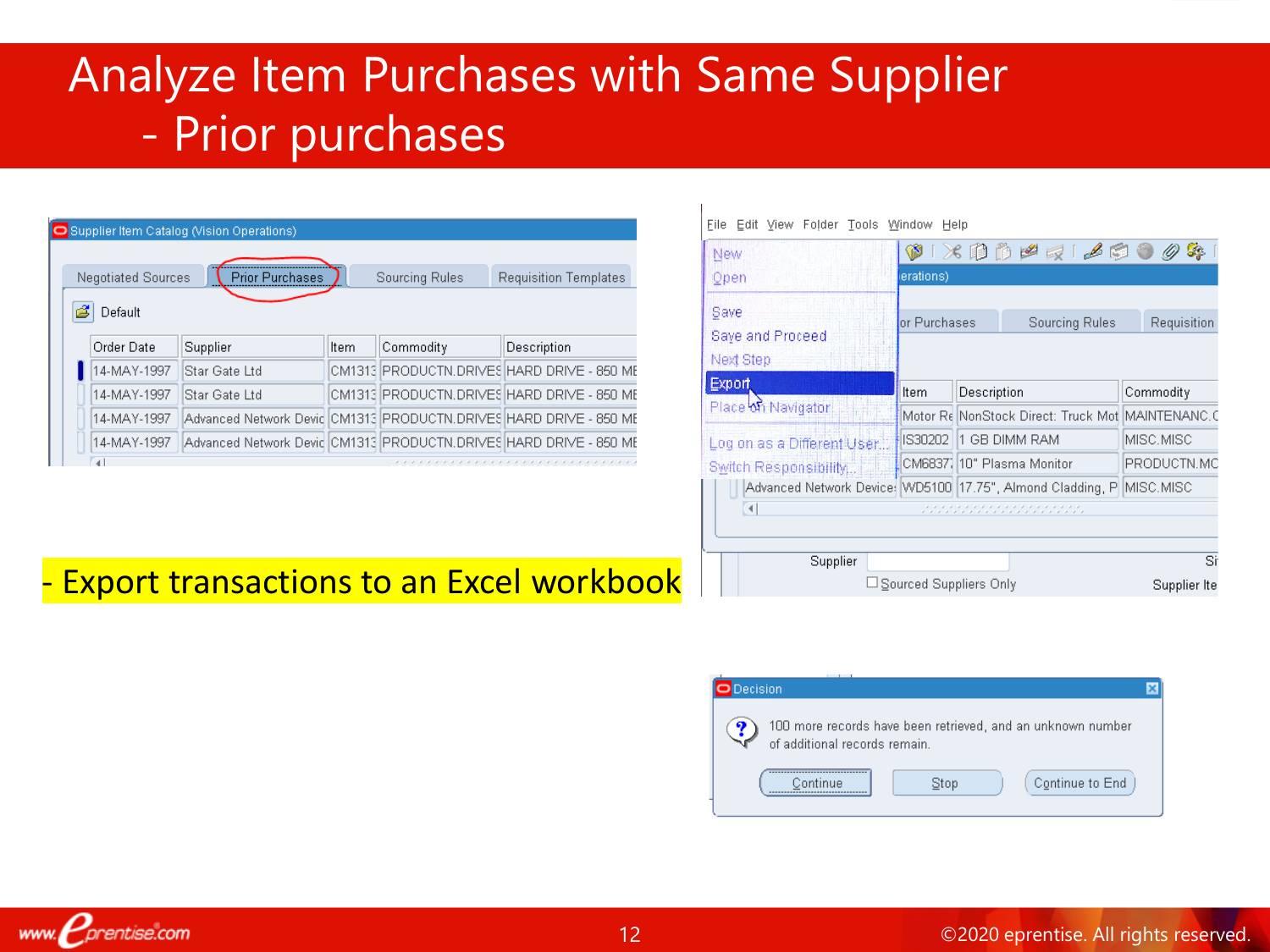# Analyze Vendor Pricing by Item- Exported Data

| Order Date Supplier |                                    | Item    | Commodity         | Description                   | <b>UOM</b> | Price   | Quantity        | Toti |
|---------------------|------------------------------------|---------|-------------------|-------------------------------|------------|---------|-----------------|------|
|                     | 23-Feb-05 Advanced Network Devices | AS54888 | PRODUCTN.FINGOODS | Sentinel Standard Desktop TPD | Each       | 1107.86 | $100 \,$ \$     |      |
|                     | 8-May-06 Advanced Network Devices  | CM22680 | MISC.MISC         | Envoy Upgrade Board (Raw)     | Each       | 20      | $10 \div$       |      |
|                     | 1-May-06 Advanced Network Devices  | CM22680 | MISC.MISC         | Envoy Upgrade Board (Raw)     | Each       | 20      | $10 \div$       |      |
|                     | 10-Apr-06 Advanced Network Devices | CM22680 | MISC.MISC         | Envoy Upgrade Board (Raw)     | Each       | 26      | $10 \div$       |      |
|                     | 10-Apr-06 Advanced Network Devices | CM22680 | MISC.MISC         | Envoy Upgrade Board (Raw)     | Each       | 26      | $10 \mid \zeta$ |      |
|                     | 10-Mar-06 Advanced Network Devices | CM22680 | MISC.MISC         | Envoy Upgrade Board (Raw)     | Each       | 24.78   | $10 \div$       |      |
|                     | 10-Mar-06 Advanced Network Devices | CM22680 | MISC.MISC         | Envoy Upgrade Board (Raw)     | Each       | 24.78   | $10 \div$       |      |
|                     | 22-Feb-06 Advanced Network Devices | CM22680 | MISC.MISC         | Envoy Upgrade Board (Raw)     | Each       | 26.25   | $10 \div$       |      |
|                     | 22-Feb-06 Advanced Network Devices | CM22680 | MISC.MISC         | Envoy Upgrade Board (Raw)     | Each       | 26.25   | $10 \div$       |      |
|                     | 20-Dec-05 Advanced Network Devices | CM22680 | MISC.MISC         | Envoy Upgrade Board (Raw)     | Each       | 24.63   | $10 \div$       |      |
|                     | 20-Dec-05 Advanced Network Devices | CM22680 | MISC.MISC         | Envoy Upgrade Board (Raw)     | Each       | 24.63   | $10 \div$       |      |
|                     | 10-Jan-06 Advanced Network Devices | CM22680 | MISC.MISC         | Envoy Upgrade Board (Raw)     | Each       | 25.55   | $10 \div$       |      |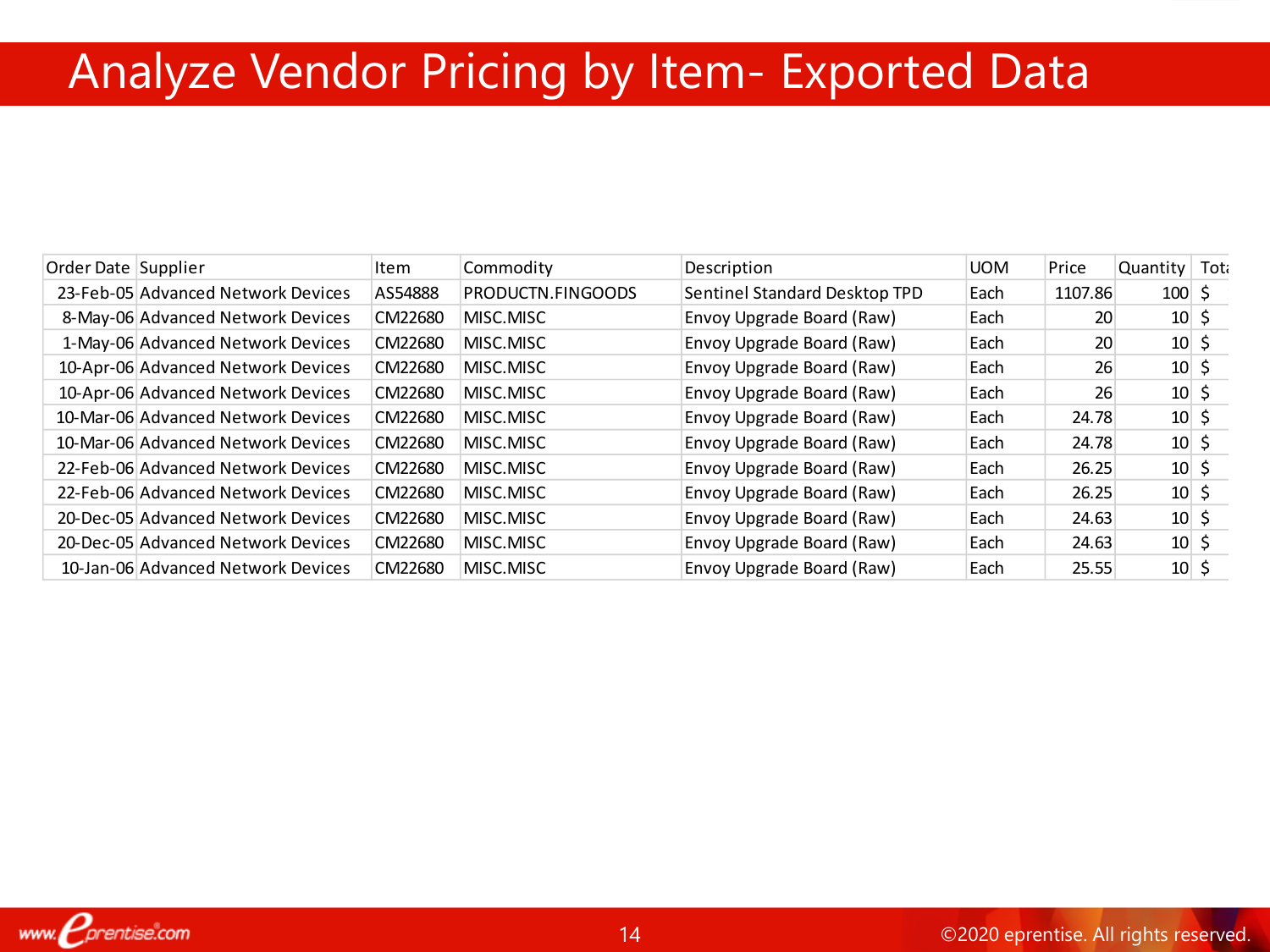# Analyze Vendor Pricing by Item, Analysis Worksheet

| A                                                   |   | B                               |    |                     |  |                          |    |        |    |                                  |
|-----------------------------------------------------|---|---------------------------------|----|---------------------|--|--------------------------|----|--------|----|----------------------------------|
| Concatenated Supplier_Item                          |   | Total Purchases   Average Price |    |                     |  | <b>Minimum Price</b>     |    |        |    | Maximum Price Min Max Difference |
| 2 Advanced Network Devices-CM49674                  |   | 776,250.00 S                    |    | $150.00$ \$         |  | 150.00                   | s  | 150.00 |    |                                  |
| 3 Office Supplies, Inc.-f20000                      |   | $2,000.00$ \$                   |    | $25.00$ \$          |  | 25.00                    |    | 25.00  |    |                                  |
| 4 Johnson & Johnson Medical-GL11047                 |   | $\overline{\phantom{0}}$        |    |                     |  |                          |    |        |    |                                  |
| 5 Anderson Fabric Company-Wheel Assembly - Michelin |   | $\overline{\phantom{0}}$        |    |                     |  |                          |    |        |    |                                  |
| 6 Anderson Fabric Company-Wheel Assembly - Goodyear |   | $\overline{\phantom{0}}$        |    |                     |  | $\overline{\phantom{a}}$ |    | $\sim$ |    |                                  |
| 7 Office Supplies, Inc.-CM51563                     |   | $\overline{\phantom{0}}$        |    |                     |  |                          |    |        |    |                                  |
| 8 Advantage Corp-CM14374                            |   | 595,245.00 \$                   |    | $15.00$ S           |  | 15.00                    |    | 15.00  |    |                                  |
| 9 Advanced Network Devices-CM22684                  |   | $5,190.80$ \$                   |    | $10.38$ \ \$        |  | 7.50                     |    | 12.50  | -S | 5.00                             |
| 10 Advanced Network Devices-CM22683                 |   | $15,753.20$ \$                  |    | $10.35$ \ \$        |  | 7.50                     | -S | 12.50  |    | 5.00                             |
| 11 Advanced Network Devices-CM22682                 |   | $7,825.00$ \$                   |    | $5.22 \, \text{S}$  |  | 3.98                     |    | 7.50   |    | 3.52                             |
| 12 Advanced Network Devices-CM22680                 |   | 7,182.20                        | ΙS | $24.93 \, \text{S}$ |  | 20.00                    | s  | 27.00  |    | 7.00                             |
| 13 Consolidated Supplies-f20000                     | Ś | 197,690.12                      |    | 48.17               |  | 20.77                    |    | 50.00  |    | 29.23                            |
|                                                     |   |                                 |    |                     |  |                          |    |        |    |                                  |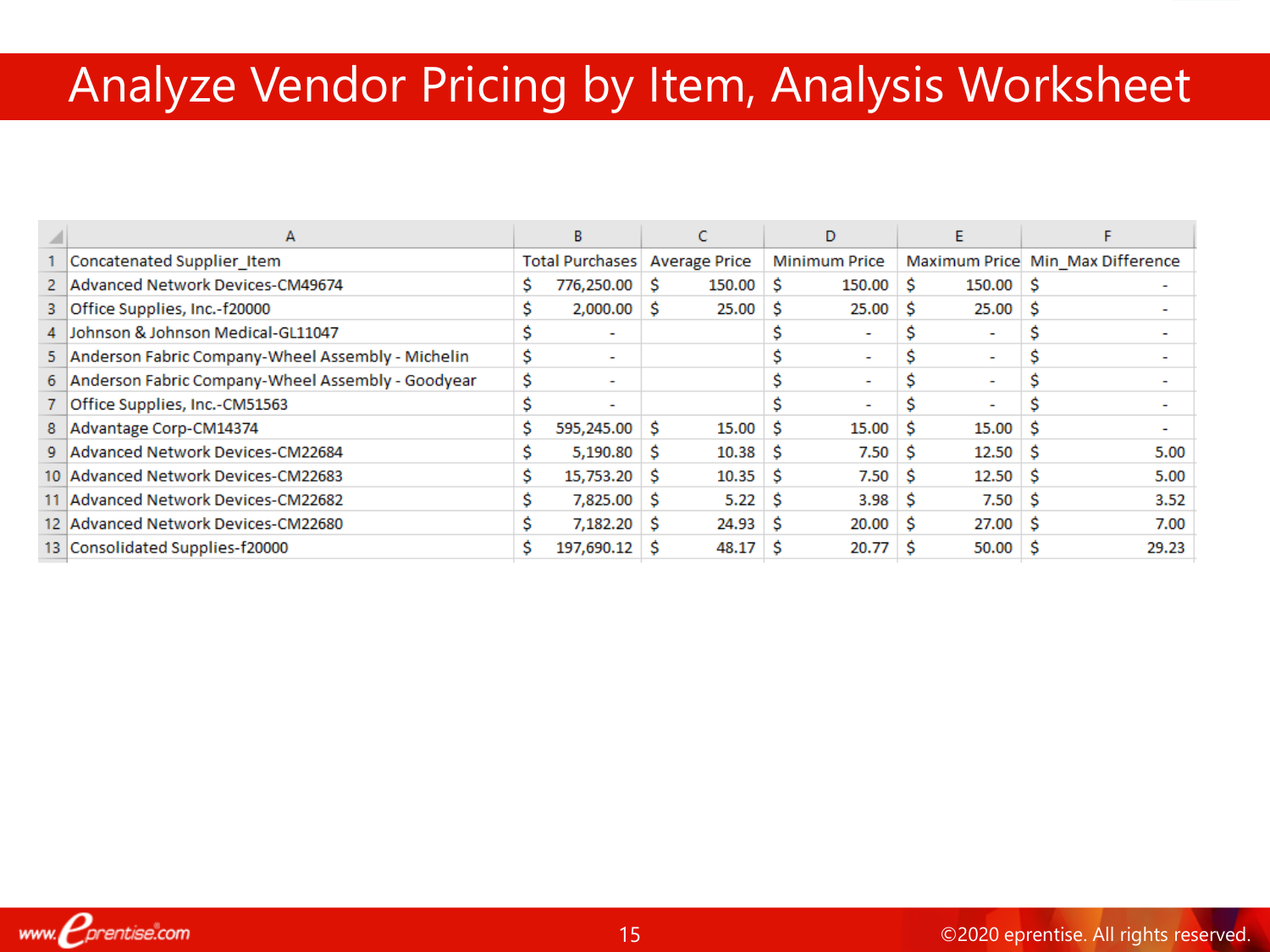## Analyze Vendor Pricing by Item- Exported Data - Adding the Concatenated Supplier\_Item Row

### Concatenated Supplier\_Item =B2&"-"&C2

#### **Advanced Network Devices-C**

|   | А                   |                                    |         |                                  |   |
|---|---------------------|------------------------------------|---------|----------------------------------|---|
|   | Order Date Supplier |                                    | Item    | Concatenated Supplier Item       |   |
|   |                     | 23-Feb-05 Advanced Network Devices | AS54888 | =B2&"-"&C2                       | D |
| 3 |                     | 8-May-06 Advanced Network Devices  | CM22680 | Advanced Network Devices-CM22680 | N |
| 4 |                     | 1-May-06 Advanced Network Devices  | CM22680 | Advanced Network Devices-CM22680 | N |
| 5 |                     | 10-Apr-06 Advanced Network Devices | CM22680 | Advanced Network Devices-CM22680 | Ν |
| 6 |                     | 10-Apr-06 Advanced Network Devices | CM22680 | Advanced Network Devices-CM22680 | N |
|   |                     | 10-Mar-06 Advanced Network Devices | CM22680 | Advanced Network Devices-CM22680 | N |
| 8 |                     | 10-Mar-06 Advanced Network Devices | CM22680 | Advanced Network Devices-CM22680 | N |
|   |                     |                                    |         |                                  |   |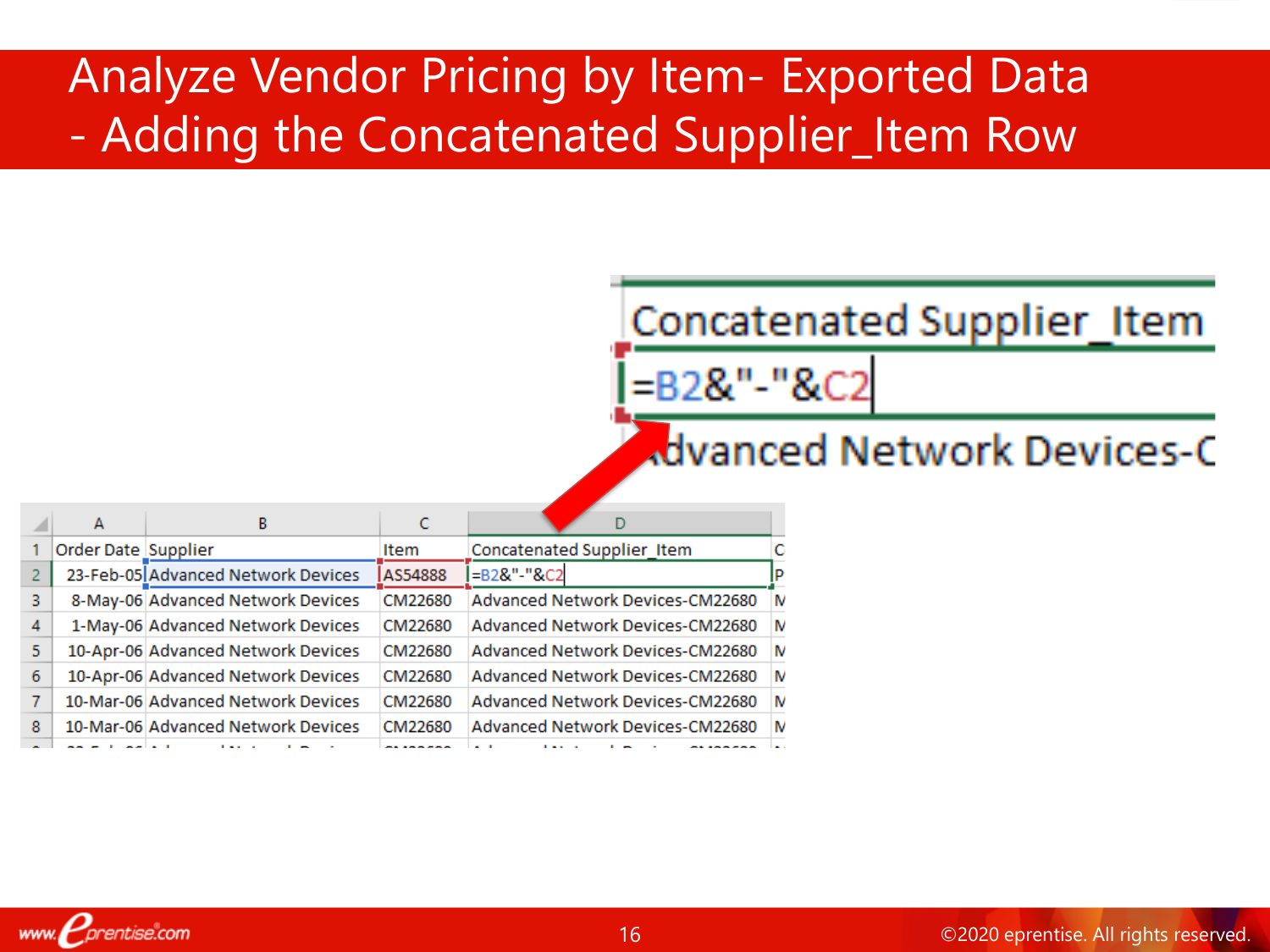## Analyze Vendor Pricing by Item- Analysis - Adding the Items Analysis worksheet

| A                                                   |                                 |                          |  |             |                      |                          |  |                    |  |                                  |
|-----------------------------------------------------|---------------------------------|--------------------------|--|-------------|----------------------|--------------------------|--|--------------------|--|----------------------------------|
| Concatenated Supplier_Item                          | Total Purchases   Average Price |                          |  |             | <b>Minimum Price</b> |                          |  |                    |  | Maximum Price Min Max Difference |
| 2 Advanced Network Devices-CM49674                  |                                 | 776,250.00 \$            |  | $150.00$ \$ |                      | 150.00                   |  | $150.00$ \$        |  |                                  |
| 3 Office Supplies, Inc.-f20000                      |                                 | $2,000.00$ \$            |  | $25.00$ \$  |                      | 25.00                    |  | $25.00$ \$         |  |                                  |
| 4 Johnson & Johnson Medical-GL11047                 |                                 | $\overline{\phantom{a}}$ |  |             |                      |                          |  |                    |  | $\overline{\phantom{a}}$         |
| 5 Anderson Fabric Company-Wheel Assembly - Michelin |                                 | $\overline{\phantom{a}}$ |  |             |                      | $\overline{\phantom{a}}$ |  |                    |  | $\overline{\phantom{a}}$         |
| 6 Anderson Fabric Company-Wheel Assembly - Goodyear |                                 | $\overline{\phantom{a}}$ |  |             |                      | $\overline{\phantom{a}}$ |  |                    |  | $\overline{\phantom{a}}$         |
| 7 Office Supplies, Inc.-CM51563                     |                                 | $\overline{\phantom{a}}$ |  |             |                      |                          |  |                    |  | $\overline{\phantom{a}}$         |
| 8 Advantage Corp-CM14374                            |                                 | 595,245.00 S             |  | $15.00$ S   |                      | 15.00                    |  | 15.00 <sub>5</sub> |  | $\overline{\phantom{a}}$         |
| 9 Advanced Network Devices-CM22684                  |                                 | $5,190.80$ S             |  | 10.38       |                      | 7.50                     |  | 12.50 <sup>5</sup> |  | 5.00                             |

#### ❑ Insert a worksheet and name it "Item Analysis"

#### ❑ Label the columns

- $\triangleright$  Concatenated Supplier Item
- ➢ Total Purchases
- ➢ Average Price
- ➢ Minimum Price
- ➢ Maximum Price
- $\triangleright$  Min Max Difference

❑ Copy the list of Concatenated Supplier\_Item(s) from the exported worksheet to column A on the Items Analysis Worksheet and Deduplicate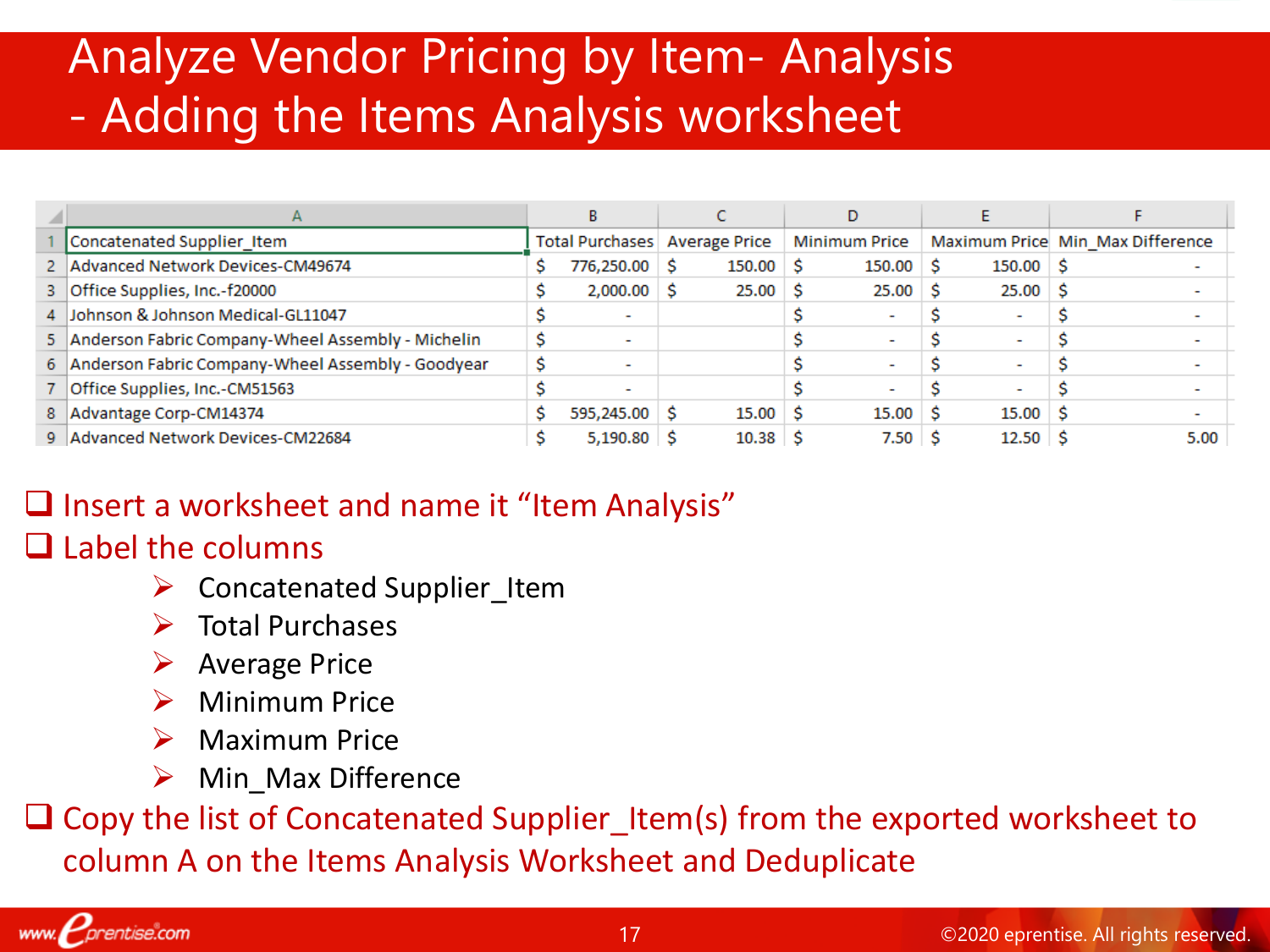## Analyze Vendor Pricing by Item - Analysis - Adding the Items Analysis Worksheet Formulas (Total Purchases)

|                                                     |                               | в                        |  |            |                      |                           |  |                    |  |                                  |  |
|-----------------------------------------------------|-------------------------------|--------------------------|--|------------|----------------------|---------------------------|--|--------------------|--|----------------------------------|--|
| Concatenated Supplier Item                          | Total Purchases Average Price |                          |  |            | <b>Minimum Price</b> |                           |  |                    |  | Maximum Price Min Max Difference |  |
| 2 Advanced Network Devices-CM49674                  |                               | 776,250.00 \$            |  | $150.00$ S |                      | $150.00$ S                |  | $150.00$ \$        |  |                                  |  |
| 3 Office Supplies, Inc.-f20000                      |                               | $2,000.00$ \$            |  | $25.00$ \$ |                      | $25.00$ \$                |  | $25.00$ \$         |  | -                                |  |
| 4 Johnson & Johnson Medical-GL11047                 |                               | $\overline{\phantom{a}}$ |  |            |                      |                           |  |                    |  |                                  |  |
| 5 Anderson Fabric Company-Wheel Assembly - Michelin |                               |                          |  |            |                      | -                         |  |                    |  |                                  |  |
| 6 Anderson Fabric Company-Wheel Assembly - Goodyear |                               |                          |  |            |                      | $\overline{\phantom{a}}$  |  |                    |  | $\overline{\phantom{a}}$         |  |
| 7 Office Supplies, Inc.-CM51563                     |                               | $\overline{\phantom{a}}$ |  |            |                      |                           |  |                    |  | $\overline{\phantom{a}}$         |  |
| 8 Advantage Corp-CM14374                            |                               | 595,245.00 S             |  | $15.00$ \$ |                      | $15.00 \, \text{S}$       |  | $15.00$ \$         |  |                                  |  |
| 9 Advanced Network Devices-CM22684                  |                               | $5,190.80$ \$            |  | $10.38$ \$ |                      | $7.50 \, \pm \, \text{S}$ |  | 12.50 <sup>5</sup> |  | 5.00                             |  |

• Total Purchases =SUMIF('Supplier Catalogue Export'!\$D\$2:\$D\$1605,'Item Analysis'!A2,'Supplier Catalogue Export'!\$J\$2:\$J\$1605)

• Average Price =AVERAGEIF('Supplier Catalogue Export'!\$D\$2:\$D\$1605,'Item Analysis'!A2,'Supplier Catalogue Export'!\$H\$2:\$H\$1605)

• Minimum Price {=MIN(IF('Supplier Catalogue Export'!\$D\$2:\$D\$1605='Item Analysis'!A2,'Supplier Catalogue Export'!\$H\$2:\$H\$1605,""))} *(Must hit Shift-*

*Control-Enter because this is an array formula)*

• Maximum Price {=MAX(IF('Supplier Catalogue Export'!\$D\$2:\$D\$1605='Item Analysis'!A2,'Supplier Catalogue

Export'!\$H\$2:\$H\$1605,""))} *(Must hit Shift-*

*Control-Enter because this is an array formula)*

• Min Max Difference =E2-D2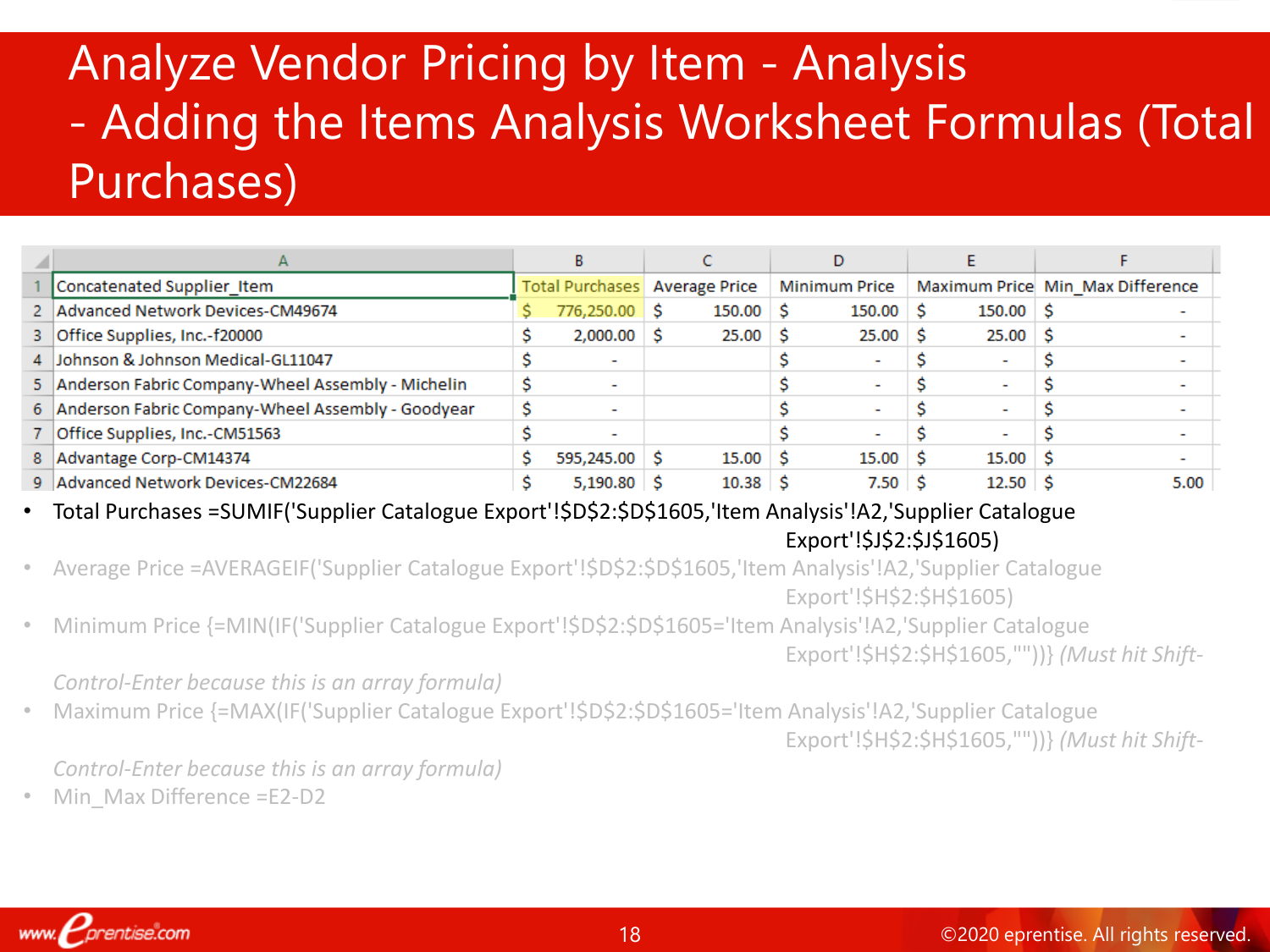## Analyze Vendor Pricing by Item- Analysis - Adding the Items Analysis Worksheet Formulas (Average Price)

|                                                     | B                             |  |                    |  |                          |  |                        |  |                                  |
|-----------------------------------------------------|-------------------------------|--|--------------------|--|--------------------------|--|------------------------|--|----------------------------------|
| Concatenated Supplier_Item                          | Total Purchases Average Price |  |                    |  | <b>Minimum Price</b>     |  |                        |  | Maximum Price Min Max Difference |
| 2 Advanced Network Devices-CM49674                  | 776,250.00 \$                 |  | $150.00$ \$        |  | 150.00                   |  | $150.00$ \$            |  |                                  |
| 3 Office Supplies, Inc.-f20000                      | $2,000.00$ \$                 |  | $25.00$ \$         |  | $25.00$ \$               |  | $25.00$ S              |  | $\overline{\phantom{0}}$         |
| 4 Johnson & Johnson Medical-GL11047                 | $\overline{\phantom{a}}$      |  |                    |  |                          |  |                        |  | $\overline{\phantom{0}}$         |
| 5 Anderson Fabric Company-Wheel Assembly - Michelin |                               |  |                    |  | $\overline{\phantom{a}}$ |  | -                      |  |                                  |
| 6 Anderson Fabric Company-Wheel Assembly - Goodyear | $\overline{\phantom{a}}$      |  |                    |  | $\overline{\phantom{a}}$ |  |                        |  | $\overline{\phantom{a}}$         |
| 7 Office Supplies, Inc.-CM51563                     | $\overline{\phantom{a}}$      |  |                    |  |                          |  |                        |  |                                  |
| 8 Advantage Corp-CM14374                            | 595,245.00 S                  |  | $15.00$ S          |  | $15.00 \, \vert \,$ \$   |  | $15.00 \, \vert \,$ \$ |  | $\overline{\phantom{a}}$         |
| 9 Advanced Network Devices-CM22684                  | $5,190.80$ S                  |  | 10.38 <sup>5</sup> |  | $7.50$ $\sqrt{S}$        |  | 12.50 <sub>5</sub>     |  | 5.00                             |

• Total Purchases =SUMIF('Supplier Catalogue Export'!\$D\$2:\$D\$1605,'Item Analysis'!A2,'Supplier Catalogue

Export'!\$J\$2:\$J\$1605)

#### • Average Price =AVERAGEIF('Supplier Catalogue Export'!\$D\$2:\$D\$1605,'Item Analysis'!A2,'Supplier Catalogue Export'!\$H\$2:\$H\$1605)

• Minimum Price {=MIN(IF('Supplier Catalogue Export'!\$D\$2:\$D\$1605='Item Analysis'!A2,'Supplier Catalogue Export'!\$H\$2:\$H\$1605,""))} *(Must hit Shift-*

*Control-Enter because this is an array formula)*

• Maximum Price {=MAX(IF('Supplier Catalogue Export'!\$D\$2:\$D\$1605='Item Analysis'!A2,'Supplier Catalogue

Export'!\$H\$2:\$H\$1605,""))} *(Must hit Shift-*

*Control-Enter because this is an array formula)*

• Min Max Difference =E2-D2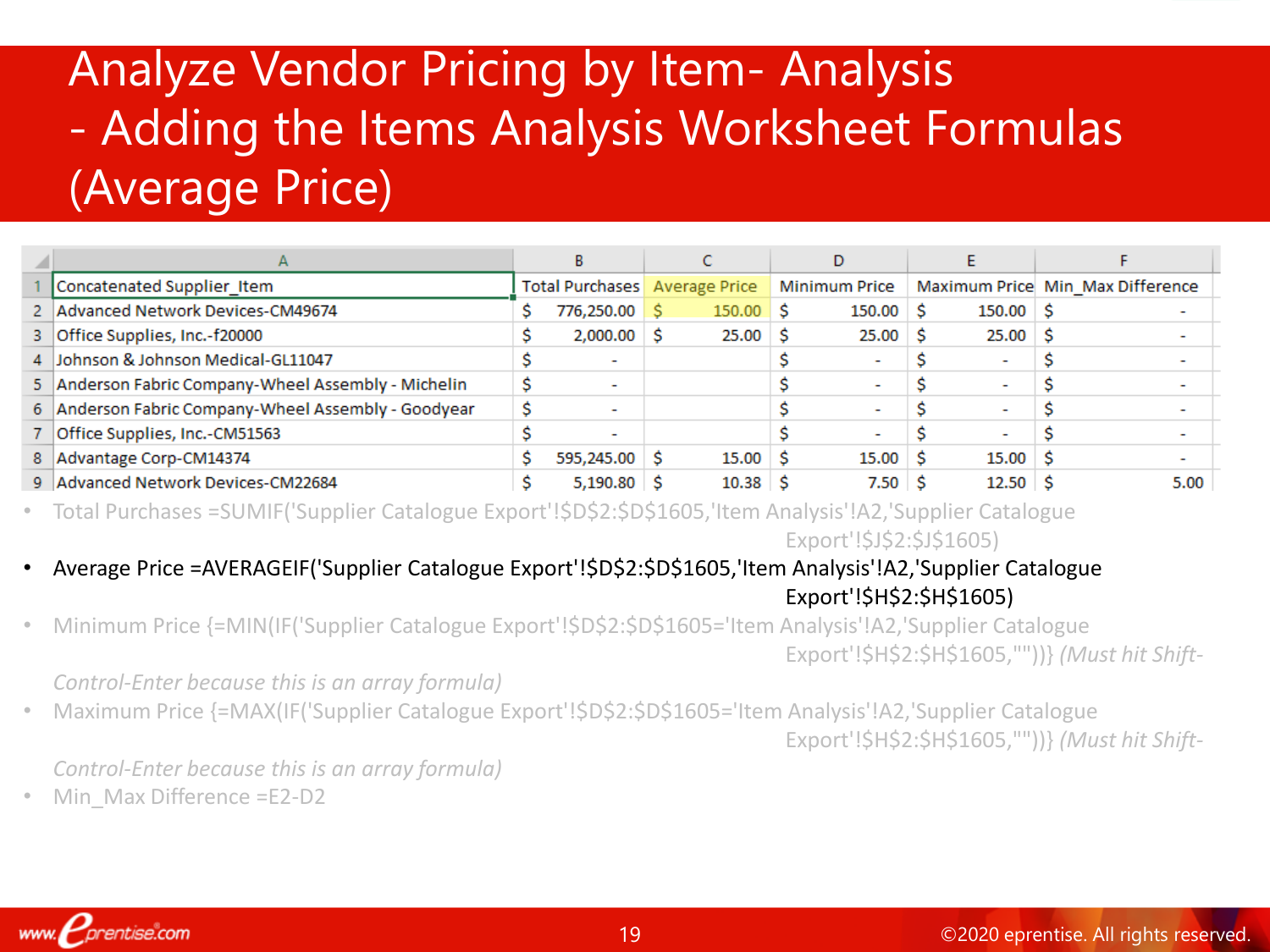## Analyze Vendor Pricing by Item- Analysis - Adding the Items Analysis Worksheet Formulas (Minimum & Maximum Price)

|                                                     | B                             |                          |  |                    |               |                    |  |                        |                                  |
|-----------------------------------------------------|-------------------------------|--------------------------|--|--------------------|---------------|--------------------|--|------------------------|----------------------------------|
| Concatenated Supplier Item                          | Total Purchases Average Price |                          |  |                    | Minimum Price |                    |  |                        | Maximum Price Min Max Difference |
| 2 Advanced Network Devices-CM49674                  |                               | 776,250.00 S             |  | $150.00$ S         |               | $150.00$ \$        |  | $150.00$ \$            |                                  |
| 3 Office Supplies, Inc.-f20000                      |                               | $2,000.00$ \$            |  | $25.00$ S          |               | 25.00 <sup>5</sup> |  | $25.00$ S              | $\overline{\phantom{a}}$         |
| 4 Johnson & Johnson Medical-GL11047                 |                               | $\overline{\phantom{a}}$ |  |                    |               |                    |  |                        | $\overline{\phantom{a}}$         |
| 5 Anderson Fabric Company-Wheel Assembly - Michelin |                               |                          |  |                    |               |                    |  |                        |                                  |
| 6 Anderson Fabric Company-Wheel Assembly - Goodyear |                               |                          |  |                    |               |                    |  |                        | $\overline{\phantom{a}}$         |
| 7 Office Supplies, Inc.-CM51563                     |                               |                          |  |                    |               |                    |  |                        | $\overline{\phantom{a}}$         |
| 8 Advantage Corp-CM14374                            |                               | 595,245.00 S             |  | $15.00$ $\sqrt{5}$ |               | $15.00$ S          |  | $15.00 \, \vert \,$ \$ | $\overline{\phantom{a}}$         |
| 9 Advanced Network Devices-CM22684                  |                               | $5,190.80$ \ \$          |  | 10.38 <sup>5</sup> |               | 7.50               |  | 12.50 <sup>5</sup>     | 5.00                             |

• Total Purchases =SUMIF('Supplier Catalogue Export'!\$D\$2:\$D\$1605,'Item Analysis'!A2,'Supplier Catalogue Export'!\$J\$2:\$J\$1605)

• Average Price =AVERAGEIF('Supplier Catalogue Export'!\$D\$2:\$D\$1605,'Item Analysis'!A2,'Supplier Catalogue

Export'!\$H\$2:\$H\$1605)

• Minimum Price {=MIN(IF('Supplier Catalogue Export'!\$D\$2:\$D\$1605='Item Analysis'!A2,'Supplier Catalogue Export'!\$H\$2:\$H\$1605,""))} *(Must hit Shift-*

#### *Control-Enter because this is an array formula)*

• Maximum Price {=MAX(IF('Supplier Catalogue Export'!\$D\$2:\$D\$1605='Item Analysis'!A2,'Supplier Catalogue

Export'!\$H\$2:\$H\$1605,""))} *(Must hit Shift-*

#### *Control-Enter because this is an array formula)*

Min Max Difference =E2-D2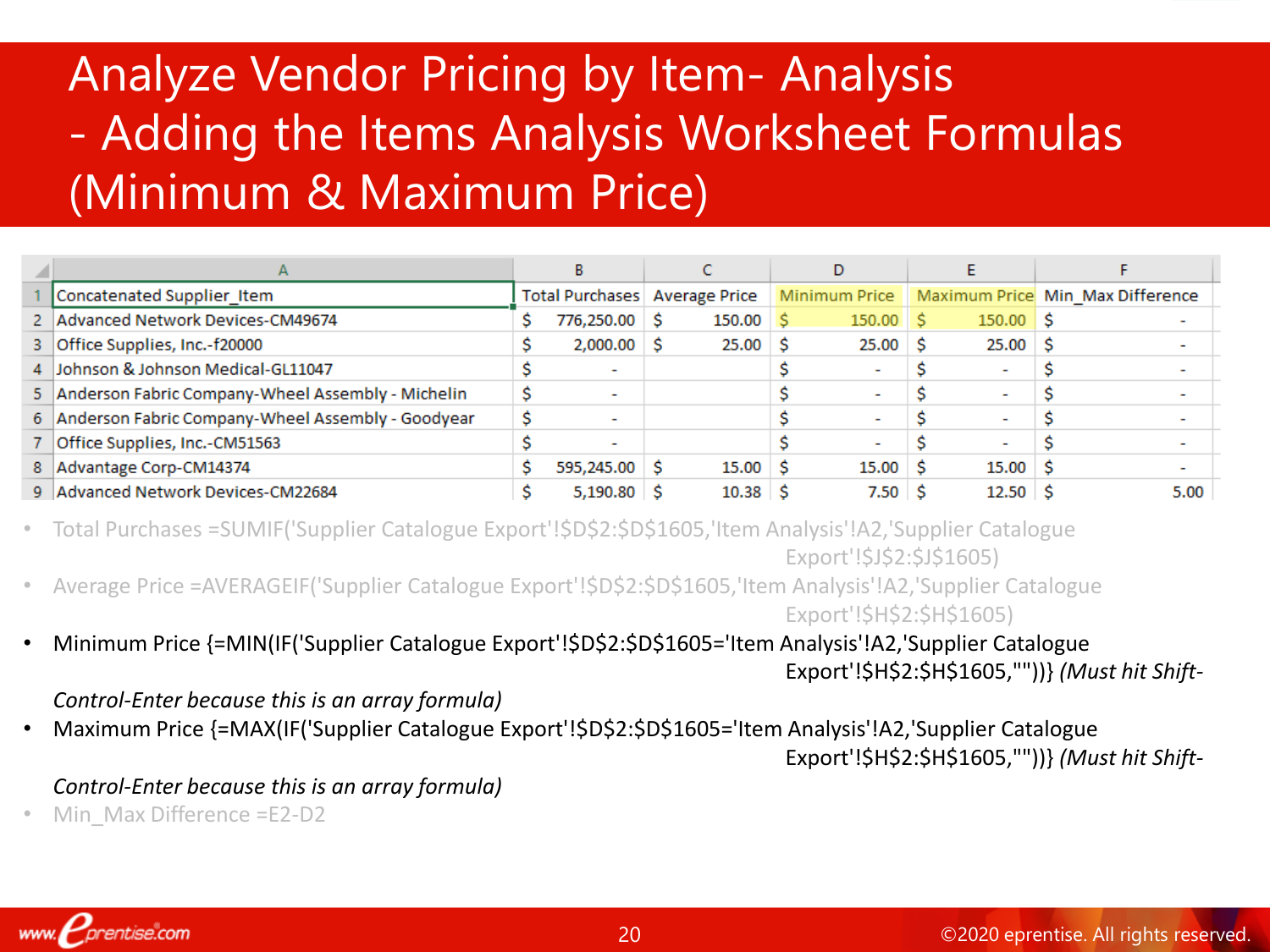## Analyze Vendor Pricing by Item- Analysis - Adding the Items Analysis Worksheet Formulas (Min\_Max Difference)

|                                                     |                                 | B                        |  |            |  |                        |  |                    |  |                                  |  |
|-----------------------------------------------------|---------------------------------|--------------------------|--|------------|--|------------------------|--|--------------------|--|----------------------------------|--|
| Concatenated Supplier Item                          | Total Purchases   Average Price |                          |  |            |  | <b>Minimum Price</b>   |  |                    |  | Maximum Price Min Max Difference |  |
| 2 Advanced Network Devices-CM49674                  |                                 | 776,250.00 \$            |  | $150.00$ S |  | $150.00$ S             |  | $150.00$ \$        |  | $\overline{\phantom{0}}$         |  |
| 3 Office Supplies, Inc.-f20000                      |                                 | $2,000.00$ \$            |  | $25.00$ \$ |  | 25.00 <sup>5</sup>     |  | $25.00$ S          |  | $\overline{\phantom{a}}$         |  |
| 4 Johnson & Johnson Medical-GL11047                 |                                 |                          |  |            |  |                        |  |                    |  |                                  |  |
| 5 Anderson Fabric Company-Wheel Assembly - Michelin |                                 |                          |  |            |  | ۰                      |  |                    |  | $\overline{\phantom{a}}$         |  |
| 6 Anderson Fabric Company-Wheel Assembly - Goodyear |                                 |                          |  |            |  | ۰                      |  |                    |  | $\overline{\phantom{a}}$         |  |
| 7 Office Supplies, Inc.-CM51563                     |                                 | $\overline{\phantom{a}}$ |  |            |  | ۰                      |  | -                  |  | $\overline{\phantom{a}}$         |  |
| 8 Advantage Corp-CM14374                            |                                 | 595,245.00 \$            |  | 15.00%     |  | $15.00 \, \vert \,$ \$ |  | $15.00$ \$         |  |                                  |  |
| 9 Advanced Network Devices-CM22684                  |                                 | $5,190.80$ \ \$          |  | 10.38      |  | $7.50 \, \vert \,$ \$  |  | 12.50 <sup>5</sup> |  | 5.00                             |  |

• Total Purchases =SUMIF('Supplier Catalogue Export'!\$D\$2:\$D\$1605,'Item Analysis'!A2,'Supplier Catalogue Export'!\$J\$2:\$J\$1605)

- Average Price =AVERAGEIF('Supplier Catalogue Export'!\$D\$2:\$D\$1605,'Item Analysis'!A2,'Supplier Catalogue Export'!\$H\$2:\$H\$1605)
- Minimum Price {=MIN(IF('Supplier Catalogue Export'!\$D\$2:\$D\$1605='Item Analysis'!A2,'Supplier Catalogue Export'!\$H\$2:\$H\$1605,""))} *(Must hit Shift-*

*Control-Enter because this is an array formula)*

• Maximum Price {=MAX(IF('Supplier Catalogue Export'!\$D\$2:\$D\$1605='Item Analysis'!A2,'Supplier Catalogue Export'!\$H\$2:\$H\$1605,""))} *(Must hit Shift-*

*Control-Enter because this is an array formula)*

Min Max Difference =E2-D2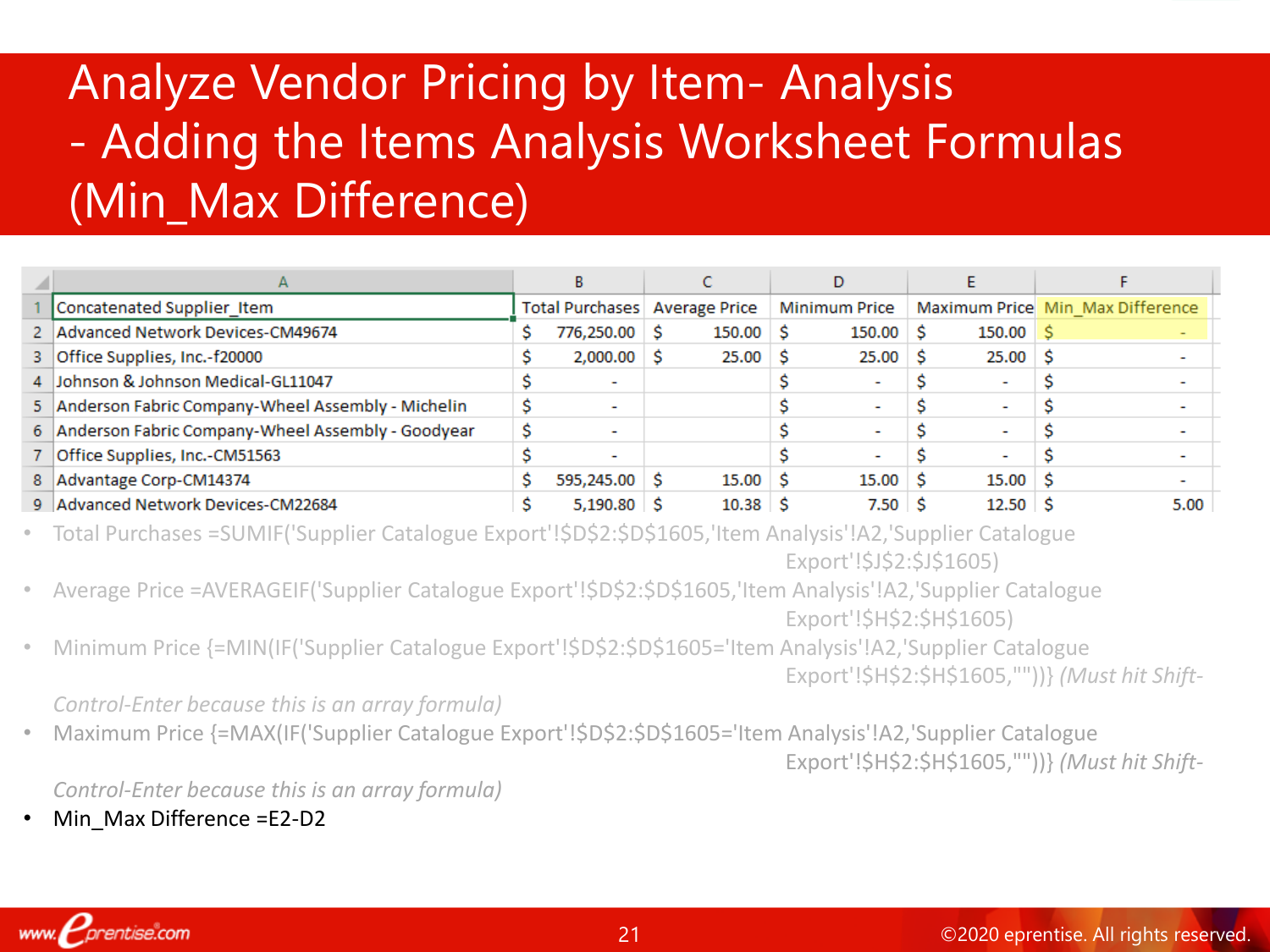## Types of Unintentional Purchase Price Variances

# ➢ Same item, same supplier, different price(s)  $\triangleright$  Same item, different suppliers, different price(s)

➢ Same item, same supplier, same price(s)

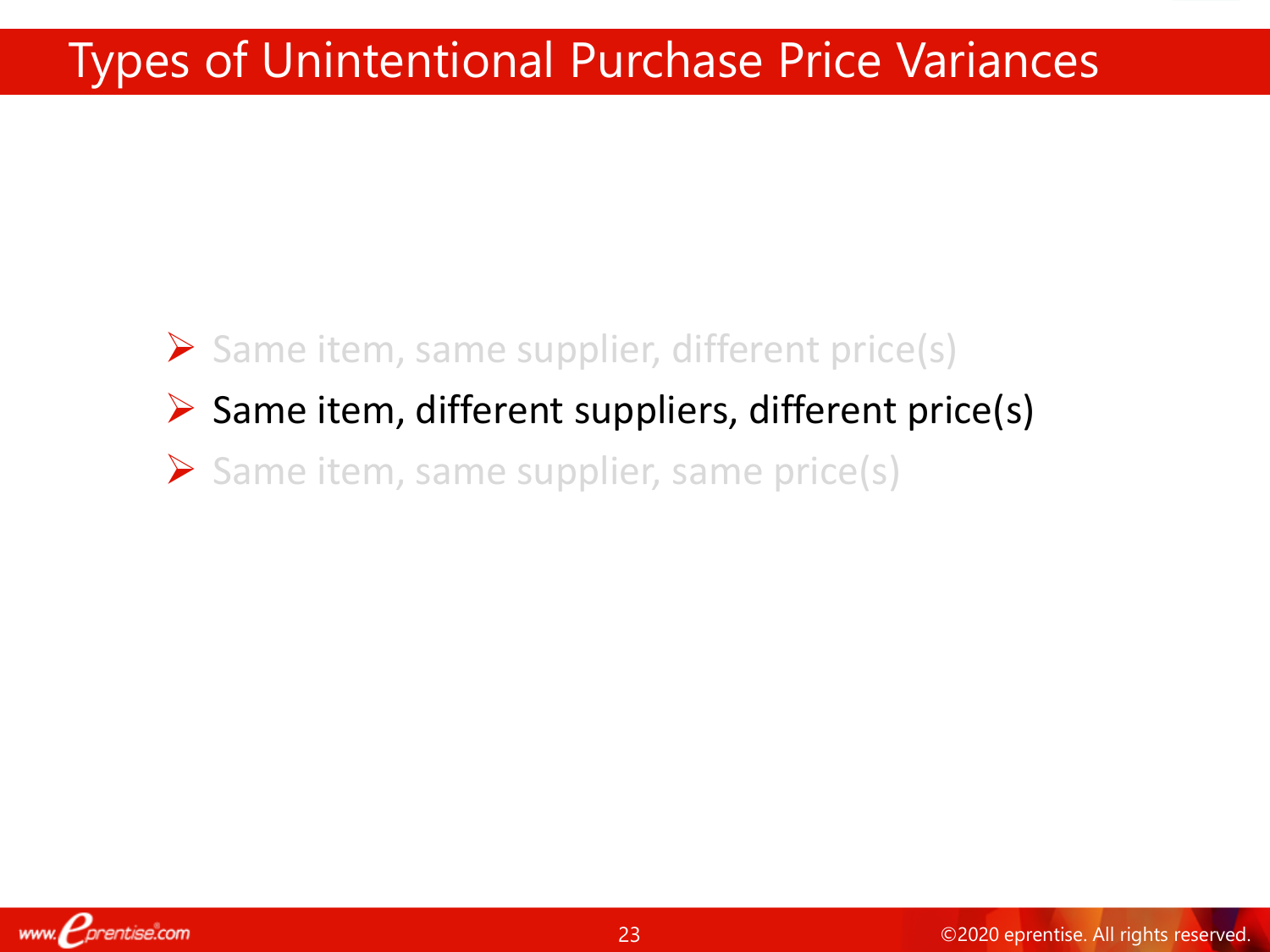## Same Item, Different Suppliers, Different Price(s)

|                    | <b>Supplier</b> | Item                 | Unit Of        | <b>Currency</b> | <b>Price Per</b> | <b>Supplier</b> |                |                          |                |
|--------------------|-----------------|----------------------|----------------|-----------------|------------------|-----------------|----------------|--------------------------|----------------|
| <b>Item Number</b> | Number          | Description          | <b>Measure</b> | <b>Code</b>     | <b>Unit</b>      | Number          | Supplier Name  | <b>INV Org Name</b>      | <b>OU Name</b> |
|                    |                 |                      |                |                 |                  |                 | Industrial     | V <sub>1</sub> -Vision   | Vision         |
| DVD-B100           | 2005            | <b>DVD Burner 8X</b> | Each           | <b>USD</b>      | 411.00 005       |                 | Dressler       | Operations               | Operations     |
|                    |                 |                      |                |                 |                  |                 | Corporate      |                          |                |
|                    |                 |                      |                |                 |                  |                 | Express Office | V <sub>1</sub> -Vision   | Vision         |
| DVD-B100           | 5028            | <b>DVD Burner 8X</b> | <b>Each</b>    | <b>USD</b>      | 500.00 5028      |                 | Supply         | Operations               | Operations     |
|                    |                 | CD-ROM - B           |                |                 |                  |                 | Allred         | V1-Vision                | Vision         |
| CM40220            | 2007            | series               | Each           | <b>USD</b>      | 42.00 2007       |                 | Manufacturing  | Operations               | Operations     |
|                    |                 | CD-ROM - B           |                |                 |                  |                 | Industrial     | V1-Vision                | Vision         |
| CM40220            | 2005            | series               | Each           | <b>USD</b>      | 44.00 2005       |                 | Dressler       | Operations               | Operations     |
|                    |                 | Sentinel             |                |                 |                  |                 |                |                          |                |
|                    |                 | Standard             |                |                 |                  |                 |                |                          |                |
|                    |                 | Desktop - Select     |                |                 |                  |                 | Industrial     | M1-Seattle               | Vision         |
| AS55888            | 2005            | Series               | Each           | <b>USD</b>      | 1107.86 2005     |                 | Dressler       | Manufacturing            | Operations     |
|                    |                 | Sentinel             |                |                 |                  |                 |                |                          |                |
|                    |                 | Standard             |                |                 |                  |                 | Advanced       |                          |                |
|                    |                 | Desktop - Select     |                |                 |                  |                 | Network        | M1-Seattle               | Vision         |
| AS55888            | 1013            | Series               | Each           | <b>USD</b>      | 1107.86 1013     |                 | Devices        | Manufacturing Operations |                |

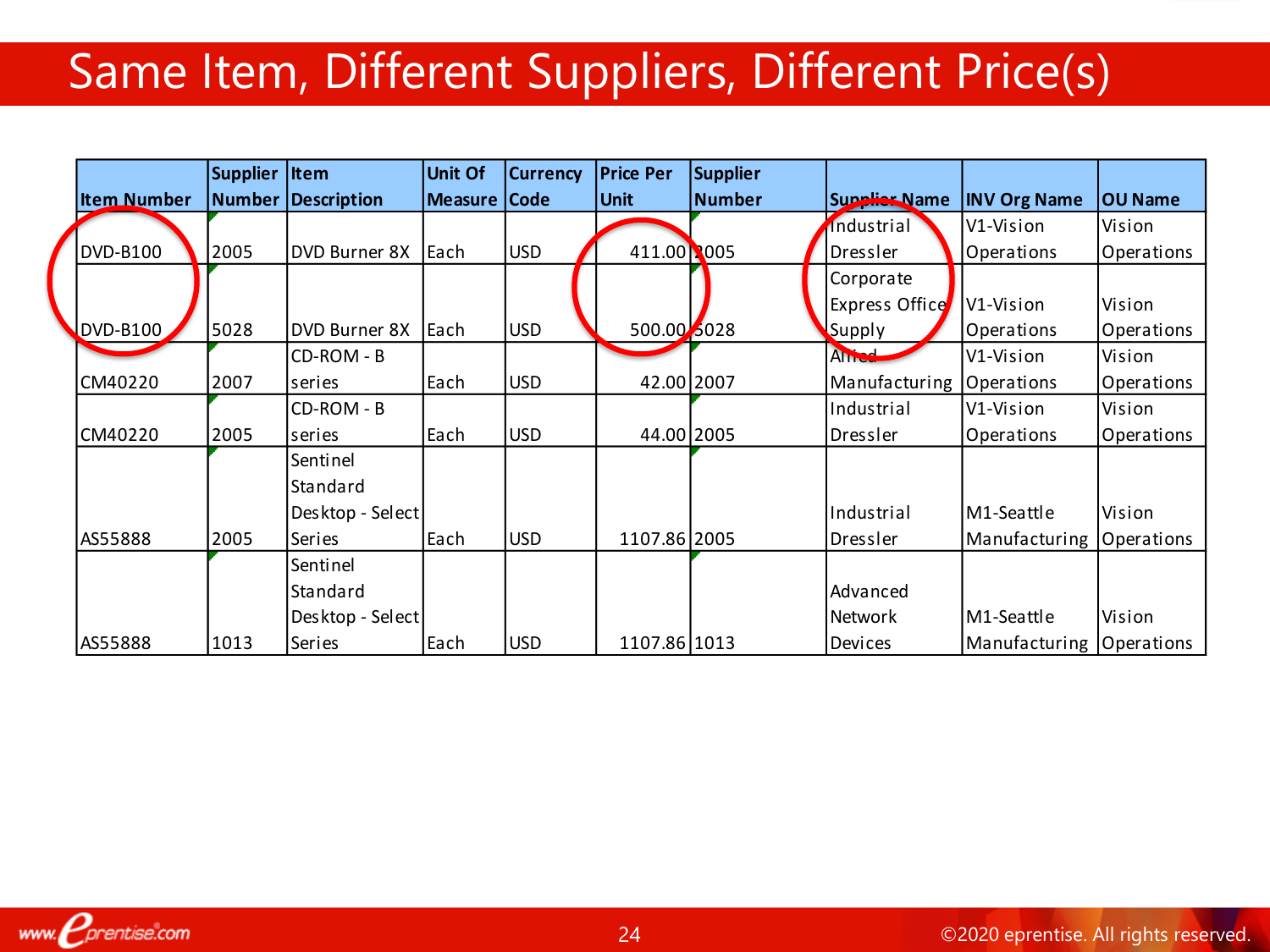## Analyze Pricing by Item for Same Item/Different Suppliers, Analysis Worksheet

|    | B<br>A<br>C.                    |                       | D                                      | E                       | F                     | G.                   | H.                    |                   |  |
|----|---------------------------------|-----------------------|----------------------------------------|-------------------------|-----------------------|----------------------|-----------------------|-------------------|--|
|    |                                 | <b>Item from More</b> |                                        |                         |                       |                      |                       | Min Max           |  |
|    | <b>Item</b><br>Than 1 Supplier? |                       | Concatenated Supplier Item             | <b>Total Purchases</b>  | <b>Average Price</b>  | <b>Minimum Price</b> | <b>Maximum Price</b>  | <b>Difference</b> |  |
|    |                                 |                       |                                        |                         |                       |                      |                       |                   |  |
|    | 2 10-40W Oil                    | Yes                   | Winters Supply Company-10-40W Oil   \$ | $30.00$ \$              | $15.00$ \$            | 15.00 <sup>5</sup>   | $15.00$ S             |                   |  |
|    |                                 |                       | Mustang Vehicle Repair & Service-10-   |                         |                       |                      |                       |                   |  |
|    | 3 10-40W Oil                    | Yes                   | 40W Oil                                | $197,690.12$ \$         | 48.17 <sup>5</sup>    | $20.77$ \$           | $50.00$ \$            | 29.23             |  |
|    | 4 f20000                        | Yes                   | Office Supplies, Inc.-f20000           | Ś<br>$89.00$ \$         | $0.89$ \ \$           | $0.89$ \ \$          | 0.89                  | -S                |  |
|    | 5   f20000                      | Yes                   | Consolidated Supplies-f20000           | \$<br>$7.50$ $\pm$      | $0.25$ \$             | $0.25$ \$            | $0.25$ \$             |                   |  |
|    |                                 |                       | Corporate Express Office Supply-       |                         |                       |                      |                       |                   |  |
| 6. | f20000                          | Yes                   | f20000                                 | Ś<br>$2,675.00$ \$      | $5.35 \, \hat{S}$     | $5.35$ $\pm$         | $5.35$ $\pm$          |                   |  |
|    | f20000                          | Yes                   | Star Gate Ltd-f20000                   | Ś<br>$5.00$ $\sqrt{5}$  | $0.05 \, \, S$        | $0.05$   \$          | 0.05                  | -S                |  |
|    | 8 f20000                        | Yes                   | United Parcel Service-f20000           | \$<br>$25.00$ \$        | $0.05 \, \vert \,$ \$ | $0.05 \,   \,$ \$    | 0.05                  | -S                |  |
|    | 9 f20000                        | Yes                   | GE Capital-f20000                      | Ś<br>$240.00$ \ \$      | $4.00 \, \text{S}$    | $4.00 \, \text{S}$   | $4.00$ S              |                   |  |
|    |                                 |                       | American Telephone and Telegraph-      |                         |                       |                      |                       |                   |  |
|    | 10 f20000                       | Yes                   | f20000                                 | $3,400.00$ \$<br>\$     | $34.00$ \$            | $34.00$ \$           | 34.00 <sup>5</sup>    |                   |  |
|    | 11 f20000                       | Yes                   | Advantage Corp-f20000                  | Ś<br>$3,480.00$ \$      | $116.00$ \$           | $116.00$ S           | $116.00$ \$           |                   |  |
|    | 12 f20000                       | Yes                   | General Electric-f20000                | \$<br>$3.80$ $\sqrt{5}$ | $0.19$ S              | $0.19$ S             | 0.19                  | -Ŝ                |  |
|    | 13 f20000                       | Yes                   | Advanced Network Devices-f20000        | Ś<br>$11,366.80$ \$     | $1,623.27$ \$         | $3.90$ $\sqrt{5}$    | $5,000.00$ \$         | 4,996.10          |  |
|    | <b>Fluorescent Lamp</b>         |                       | <b>Winters Supply Company-</b>         |                         |                       |                      |                       |                   |  |
|    | 14 Tube, 48 Inch                | Yes                   | Fluorescent Lamp Tube, 48 Inch         | Ŝ.<br>$2,300.00$ \ \$   | $23.00$ \$            | $23.00$ \$           | $23.00$ \$            |                   |  |
|    | Fluorescent Lamp                |                       | Grainger-Fluorescent Lamp Tube, 48     |                         |                       |                      |                       |                   |  |
|    | 15 Tube, 48 Inch                | Yes                   | <b>Inch</b>                            | Ŝ<br>$3,310.00$ \$      | $3.31 \, \text{S}$    | $3.31 \, \text{S}$   | $3.31 \, \vert \,$ \$ |                   |  |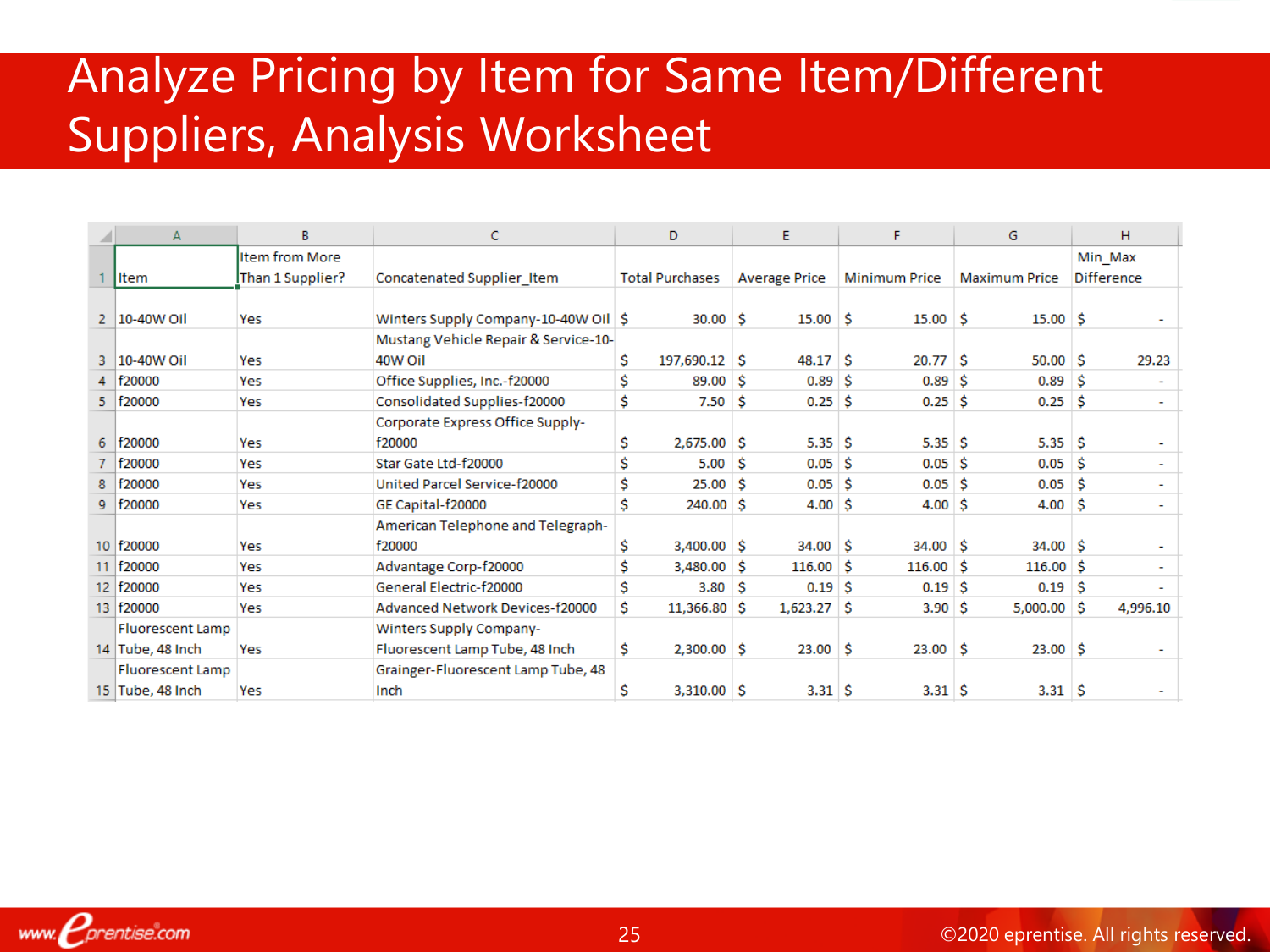## Analyze Pricing by Item for Same Item/Different Suppliers, Analysis Worksheet (Item from More than One Supplier Formula)

| A                     | B                |                                                 | D.                     |                      |                      | G                    | н                 |
|-----------------------|------------------|-------------------------------------------------|------------------------|----------------------|----------------------|----------------------|-------------------|
|                       | litem from More  |                                                 |                        |                      |                      |                      | Min Max           |
| <b>Iltem</b>          | Than 1 Supplier? | Concatenated Supplier Item                      | <b>Total Purchases</b> | <b>Average Price</b> | <b>Minimum Price</b> | <b>Maximum Price</b> | <b>Difference</b> |
| $2 \mid 10 - 40W$ Oil | Yes              | Winters Supply Company-10-40W Oil \$            | $30.00$ $\sqrt{5}$     | $15.00$ \$           | $15.00$ \$           | $15.00$ \$           |                   |
| 3 10-40W Oil          | Yes              | Mustang Vehicle Repair & Service-10-<br>40W Oil | $197,690.12$ \$        | $48.17\degree$ \$    | $20.77$ \$           | $50.00$ \$           | 29.23             |
| 4 f20000              | Yes              | Office Supplies, Inc.-f20000                    | $89.00$ \$             | $0.89$ \$            | $0.89$ $\vert$ \$    | $0.89$ $\sqrt{5}$    |                   |
| 5 f20000              | Yes              | Consolidated Supplies-f20000                    | $7.50$ \$              | $0.25$ \$            | $0.25$ \$            | $0.25$ \$            |                   |
|                       |                  | Corporate Express Office Supply-                |                        |                      |                      |                      |                   |

#### =IF(COUNTIF(\$A\$2:\$A\$284,A3)>1,"Yes","No")

Then it is simply a matter of filtering by "Yes."

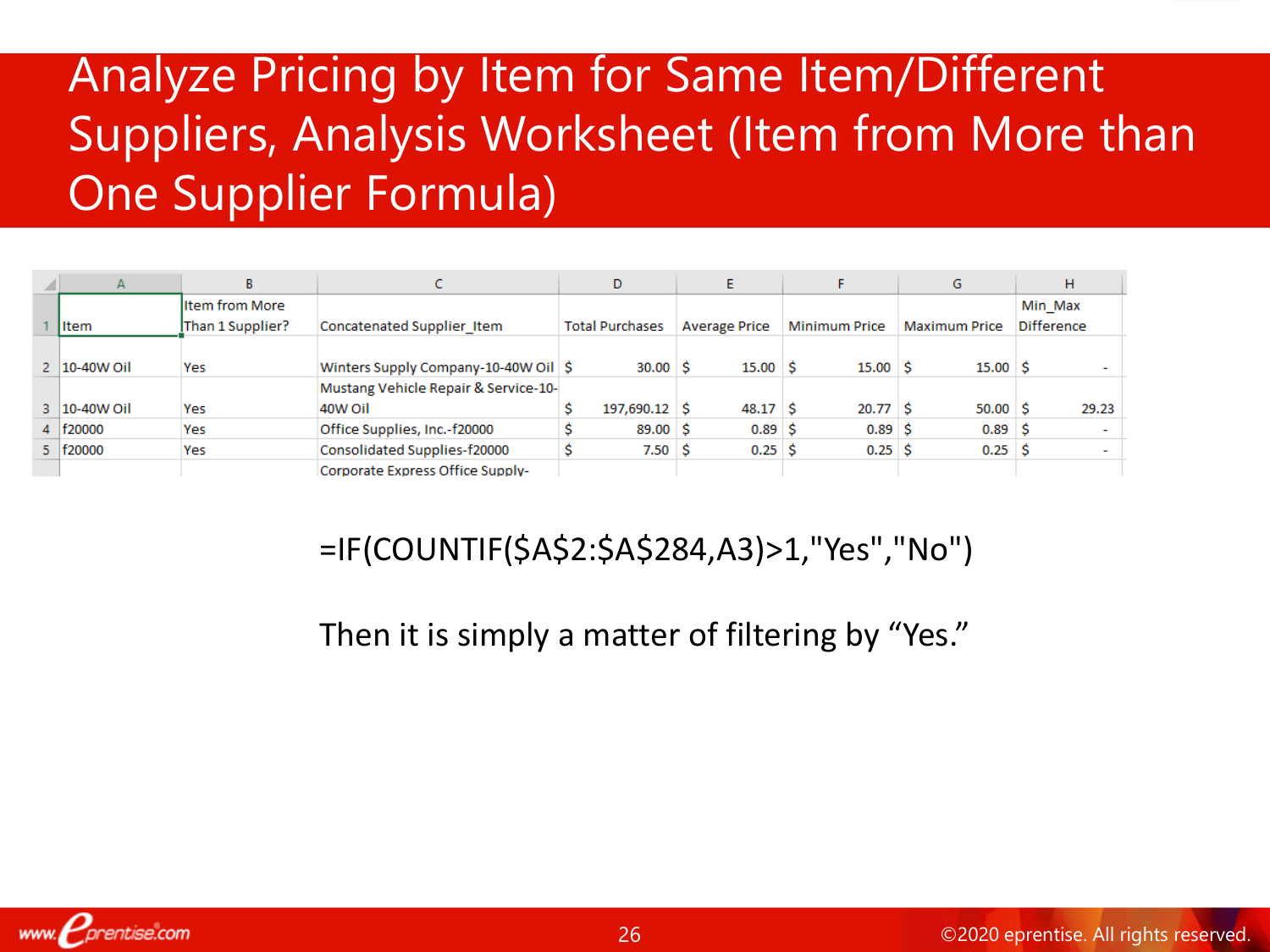## Types of Unintentional Purchase Price Variances

- ➢ Same item, different suppliers, different price(s) ➢ Same item, same supplier, different price(s)
- $\triangleright$  Same item, same supplier, same price(s)

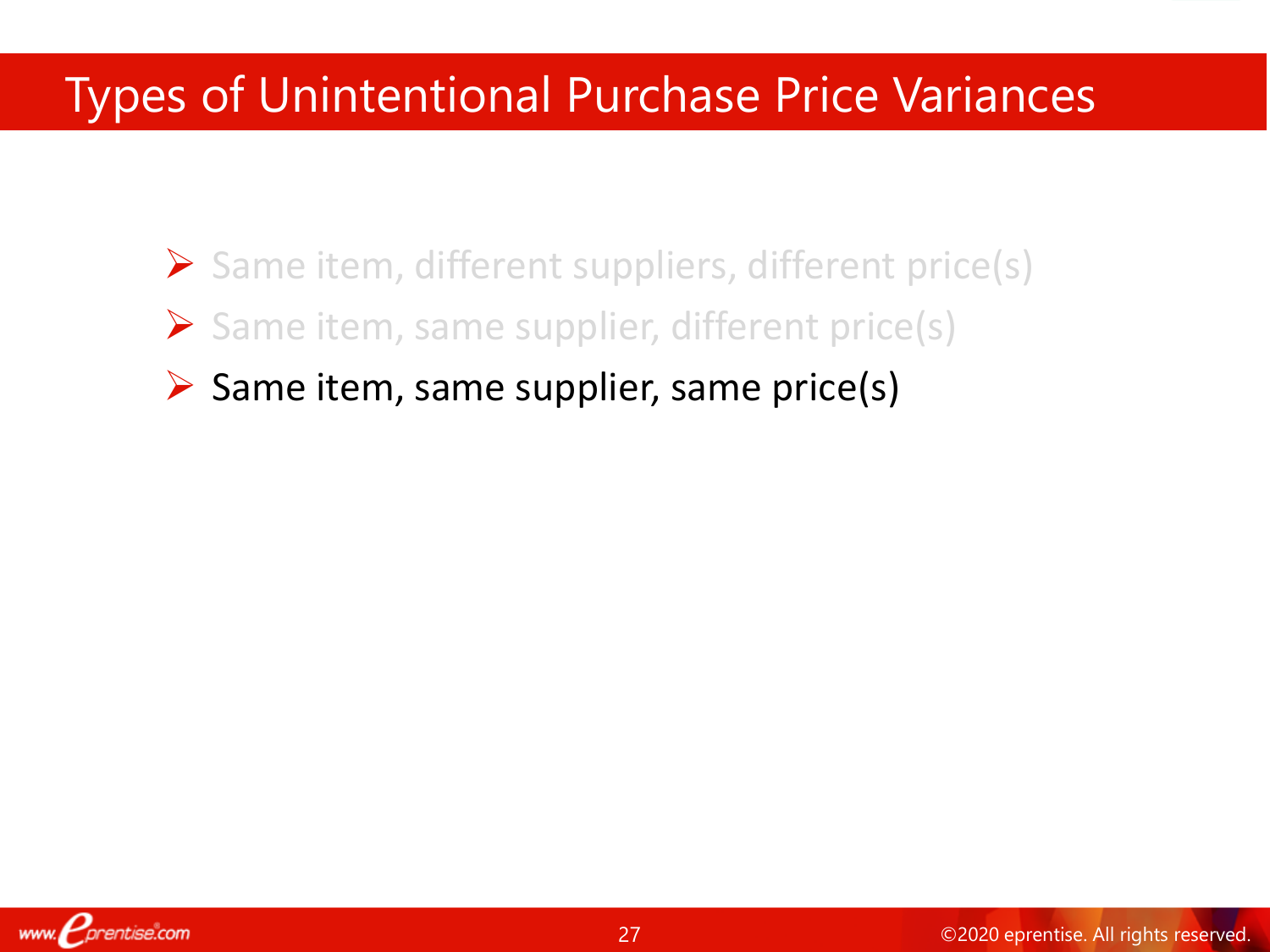## Analyze Pricing by Item for Same Item/Same Supplier/Same Price, Analysis Worksheet

|    | А                       | R<br>C           |                                        | D  |                        | E  |                      | F |                       | G |                       | н   |                   |
|----|-------------------------|------------------|----------------------------------------|----|------------------------|----|----------------------|---|-----------------------|---|-----------------------|-----|-------------------|
|    |                         | Item from More   |                                        |    |                        |    |                      |   |                       |   |                       |     | Min Max           |
|    | <b>Item</b>             | Than 1 Supplier? | Concatenated Supplier Item             |    | <b>Total Purchases</b> |    | <b>Average Price</b> |   | <b>Minimum Price</b>  |   | <b>Maximum Price</b>  |     | <b>Difference</b> |
|    |                         |                  |                                        |    |                        |    |                      |   |                       |   |                       |     |                   |
|    | 2 10-40W Oil            | Yes              | Winters Supply Company-10-40W Oil   \$ |    | $30.00$ $\sqrt{5}$     |    | $15.00$ \$           |   | $15.00$ \$            |   | $15.00$ \$            |     |                   |
|    |                         |                  | Mustang Vehicle Repair & Service-10-   |    |                        |    |                      |   |                       |   |                       |     |                   |
|    | 3 10-40W Oil            | Yes              | 40W Oil                                |    | $197,690.12$ \$        |    | 48.17 <sup>5</sup>   |   | $20.77$ \$            |   | $50.00$ \$            |     | 29.23             |
|    | 4   f20000              | Yes              | Office Supplies, Inc.-f20000           | Ś  | $89.00$ \$             |    | $0.89$ $\vert$ \$    |   | $0.89$ \$             |   | 0.89                  | s.  |                   |
|    | 5   f20000              | Yes              | Consolidated Supplies-f20000           | \$ | 7.50 <sub>5</sub>      |    | $0.25$ $\sqrt{5}$    |   | $0.25$ \$             |   | $0.25$ \$             |     |                   |
|    |                         |                  | Corporate Express Office Supply-       |    |                        |    |                      |   |                       |   |                       |     |                   |
| 6. | f20000                  | Yes              | f20000                                 | \$ | $2,675.00$ \$          |    | $5.35 \, \text{S}$   |   | $5.35 \, \text{S}$    |   | $5.35$ \$             |     |                   |
|    | 7   f20000              | Yes              | Star Gate Ltd-f20000                   | Ś  | 5.00                   | -S | $0.05$ \$            |   | $0.05$ \$             |   | 0.05                  |     |                   |
| 8  | f20000                  | Yes              | United Parcel Service-f20000           | Ś  | $25.00$ \$             |    | $0.05 \, \, S$       |   | $0.05$ $\vert$ \$     |   | 0.05                  | ∣\$ |                   |
| 9. | f20000                  | Yes              | GE Capital-f20000                      | Ś  | $240.00$ \$            |    | $4.00 \, \text{S}$   |   | 4.00 <sup>3</sup>     |   | $4.00$ \$             |     |                   |
|    |                         |                  | American Telephone and Telegraph-      |    |                        |    |                      |   |                       |   |                       |     |                   |
|    | 10 f20000               | Yes              | f20000                                 | Ś  | $3,400.00$ \$          |    | $34.00$ \$           |   | $34.00$ \$            |   | $34.00$ \$            |     |                   |
|    | 11 f20000               | Yes              | Advantage Corp-f20000                  | Ś  | $3,480.00$ \$          |    | $116.00$ \$          |   | $116.00$ \$           |   | $116.00$ \$           |     |                   |
|    | 12 f20000               | Yes              | General Electric-f20000                |    | 3.80 <sub>5</sub>      |    | $0.19$ \ S           |   | $0.19$ \$             |   | 0.19                  | S   |                   |
|    | 13 f20000               | Yes              | Advanced Network Devices-f20000        | Ś  | $11,366.80$ \$         |    | $1,623.27$ \$        |   | $3.90 \, \text{S}$    |   | $5,000.00$ $\sqrt{5}$ |     | 4,996.10          |
|    | <b>Fluorescent Lamp</b> |                  | Winters Supply Company-                |    |                        |    |                      |   |                       |   |                       |     |                   |
|    | 14 Tube, 48 Inch        | Yes              | Fluorescent Lamp Tube, 48 Inch         | Ŝ  | $2,300.00$ \ \$        |    | $23.00$ \$           |   | $23.00$ \$            |   | $23.00$ \$            |     |                   |
|    | <b>Fluorescent Lamp</b> |                  | Grainger-Fluorescent Lamp Tube, 48     |    |                        |    |                      |   |                       |   |                       |     |                   |
|    | 15 Tube, 48 Inch        | Yes              | Inch                                   | Ś  | $3,310.00$ \$          |    | $3.31 \, \text{S}$   |   | $3.31 \, \vert \,$ \$ |   | $3.31 \, \vert \,$ \$ |     |                   |
|    |                         |                  |                                        |    |                        |    |                      |   |                       |   |                       |     |                   |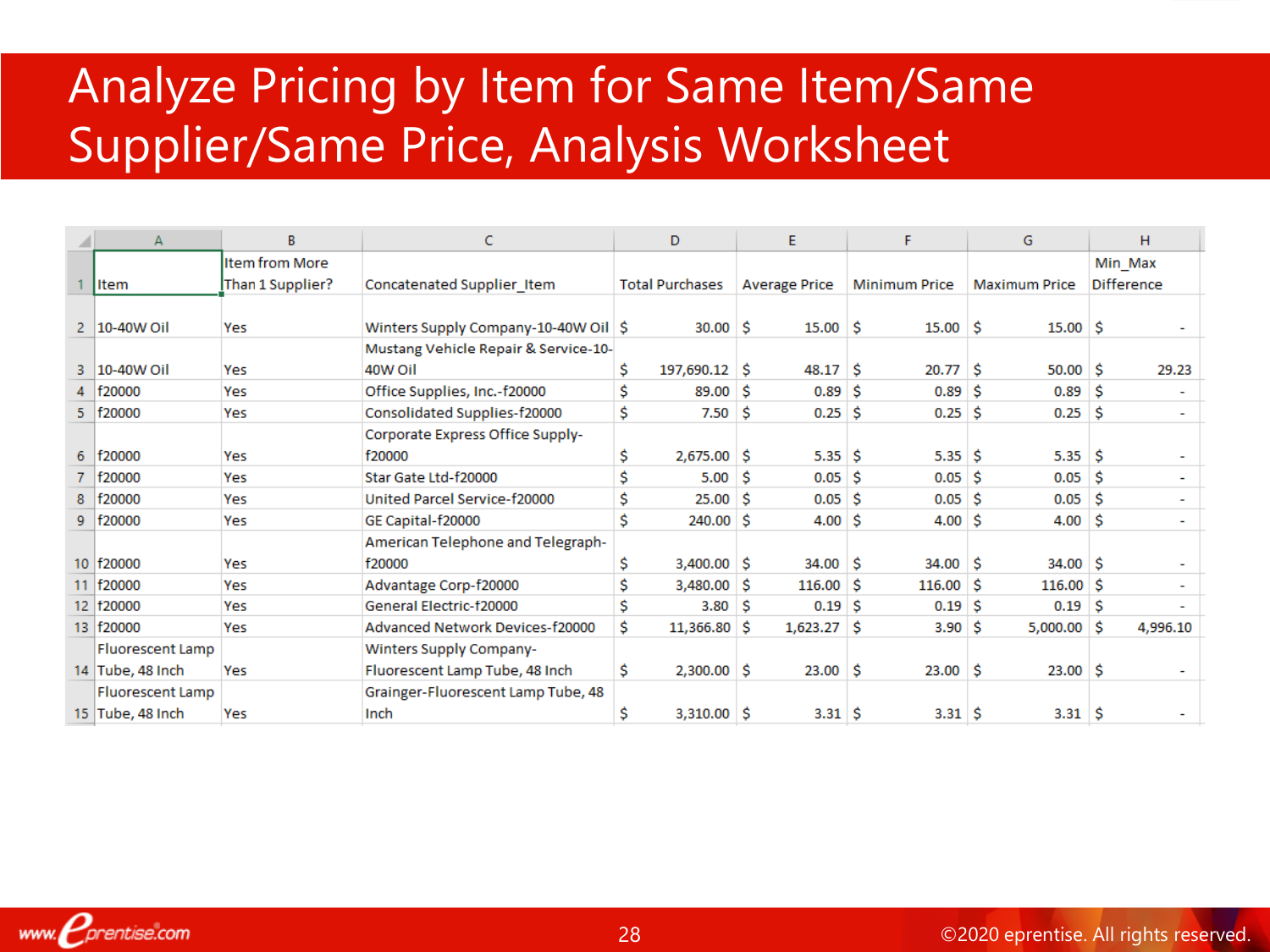### Reasons for Item Purchase Price Variance

#### ❑ Controls around purchasing at the operating unit level

- $\triangleright$  Information silos
	- Most purchasing functionality is separate for each OU
- $\triangleright$  Separate item masters
	- Best practice is to have a single inventory org set up as the item master, but EBS allows multiple item masters
- ❑ Purchasing is ad hoc and not part of a planned and negotiated process
- ❑ Contracts may have expired
- Blanket purchase orders may not include pricing information
- Inventory replenishments needs may not be anticipated precluding purchasing at lower prices is the least expensive supplier needs greater lead time.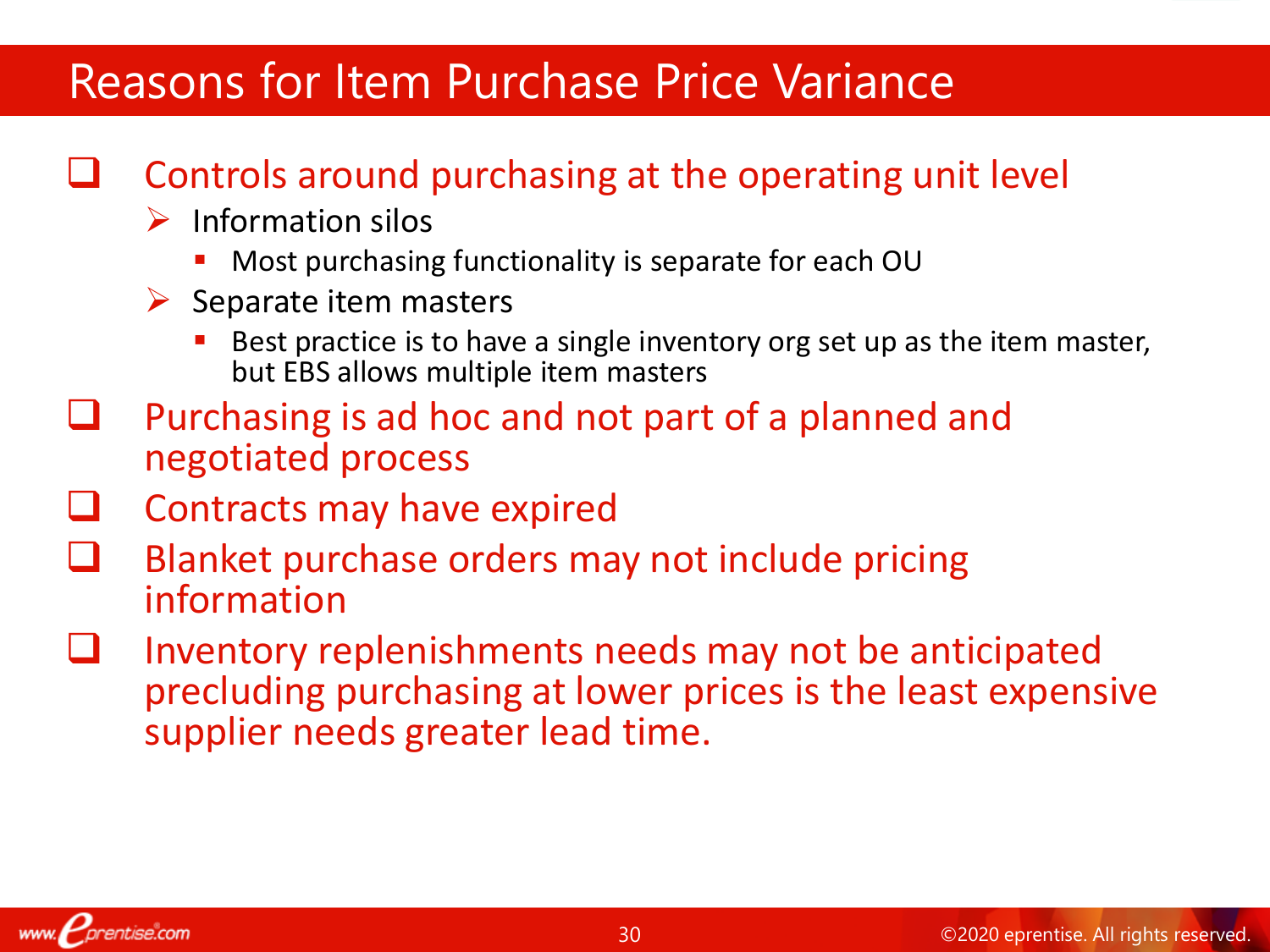### Best Practices for Item Purchase Price Management

#### ❑ Maintain a single item master

- $\triangleright$  Periodically review the item master to be sure it is updated and correct
- $\triangleright$  Use the same items in and among various operating units, as appropriate
- Periodically review purchase contracts
- Best practice is to have a single inventory organization configured as the item master
- When possible, include pricing information on blanket purchase agreements and contract purchase agreements
- ❑ Inventory replenishments needs may not be anticipated precluding purchasing at lower prices is the least expensive supplier needs greater lead time.
- ❑ MOST IMPORTANTLY: Periodically perform analysis of purchases specific to identify unintended purchase price variances.

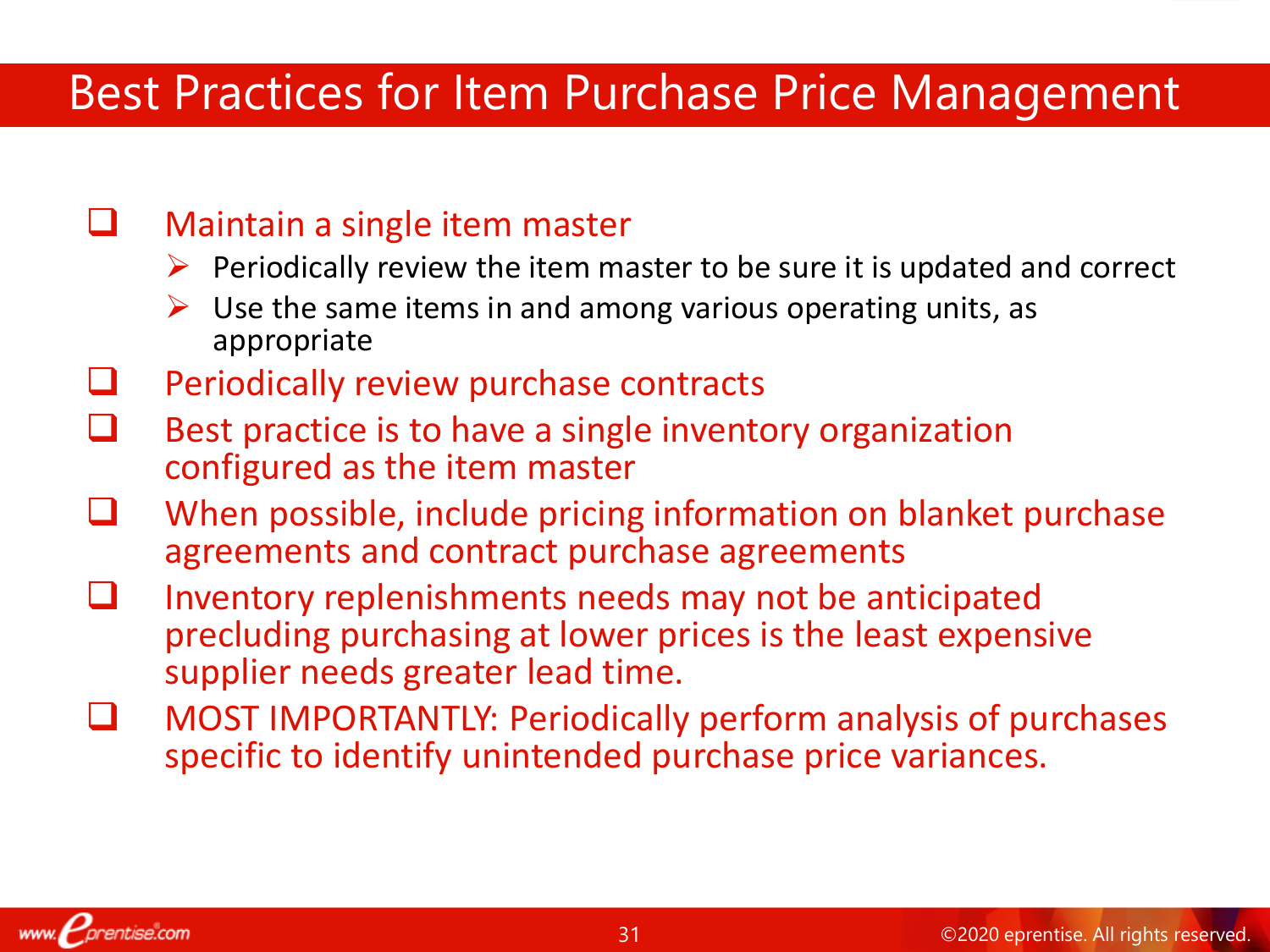### **Conclusion**

Unintended purchase price variances can occur in any organization. For large and complex organizations with many operating units and ledgers, this risk is magnified. As a result, it is very important to periodically analyze purchases on an aggregate level to identify these variances and to take corrective action if needed. The result can be significant cost savings to the organization.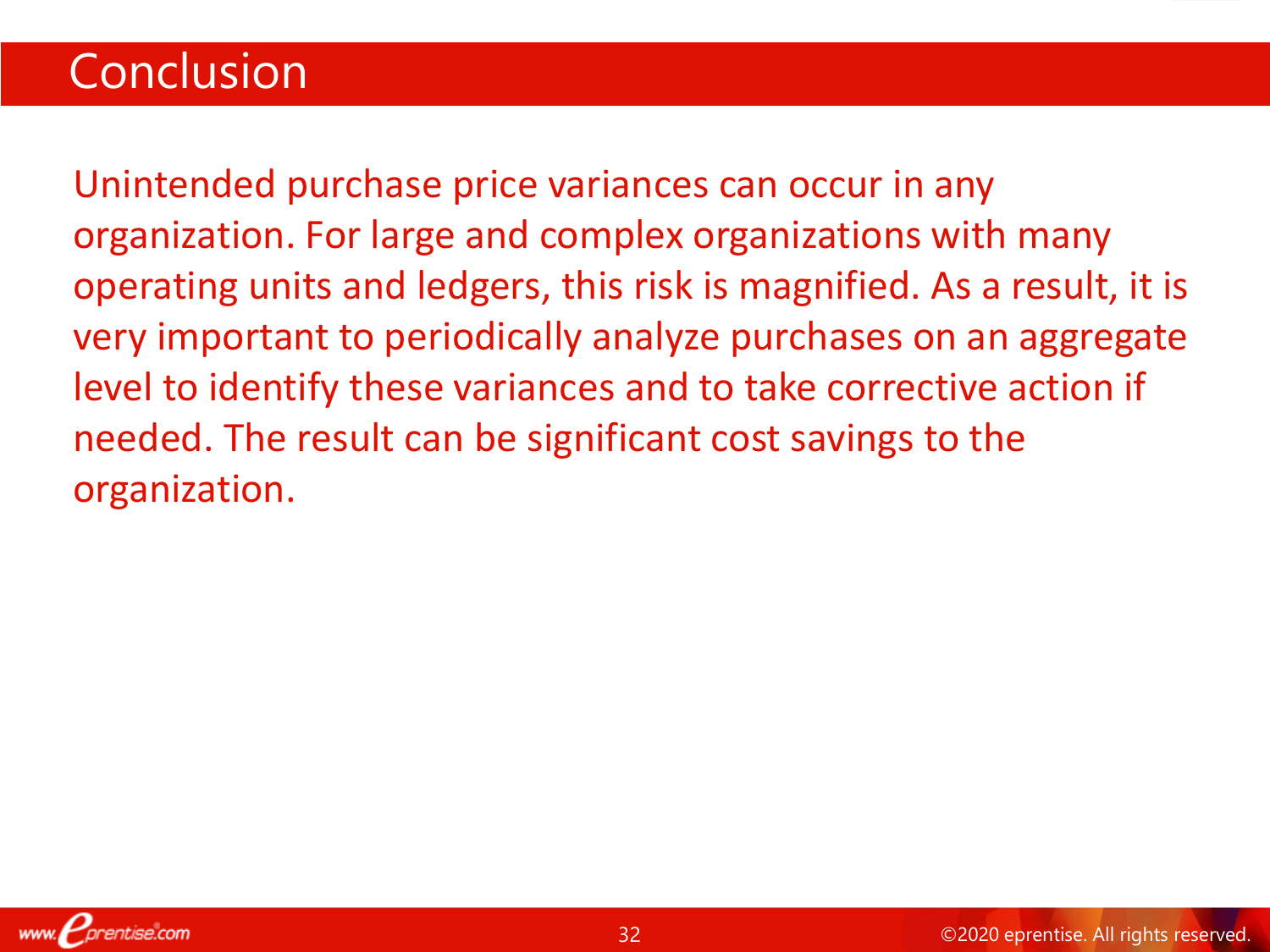

#### **Contact**



**#EBSAnswersWebinars**

**Brian Lewis, CPA** Corporate Controller and VP of Finance [blewis@eprentise.com](mailto:blewis@eprentise.com)



*- One World, One System, A Single Source of Truth -*

eprentise, LLC *Accelerating the time for change in Oracle® E-Business Suite*

www. *prentise.com* 

**[www.eprentise.com](http://www.eprentise.com/) [www.AgilityByDesign.com](http://www.agilitybydesign.com/) [www.crystallizeanalytics.com](http://www.crystallizeanalytics.com/)**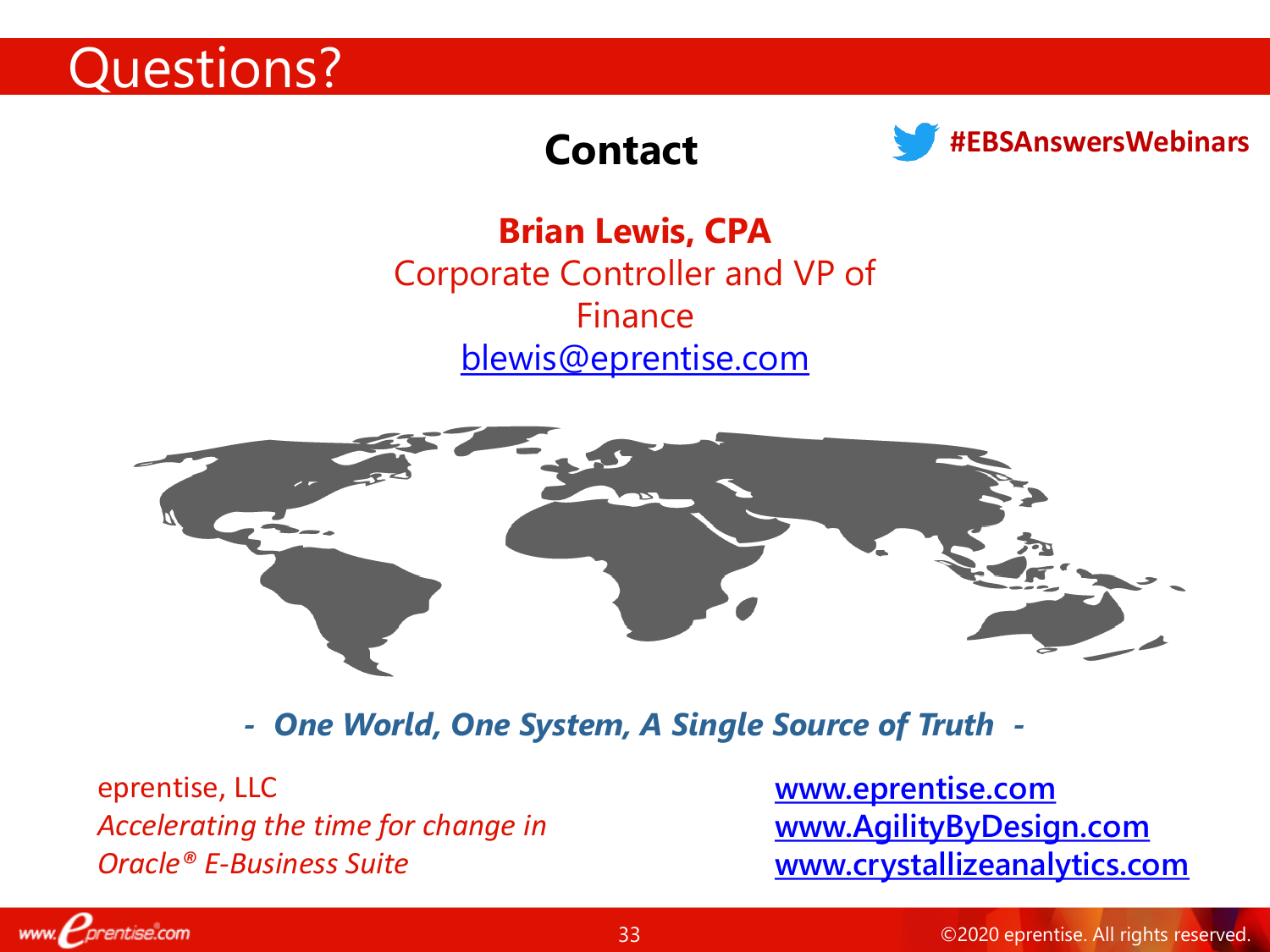## C Collection Analytics Software for Oracle EBS